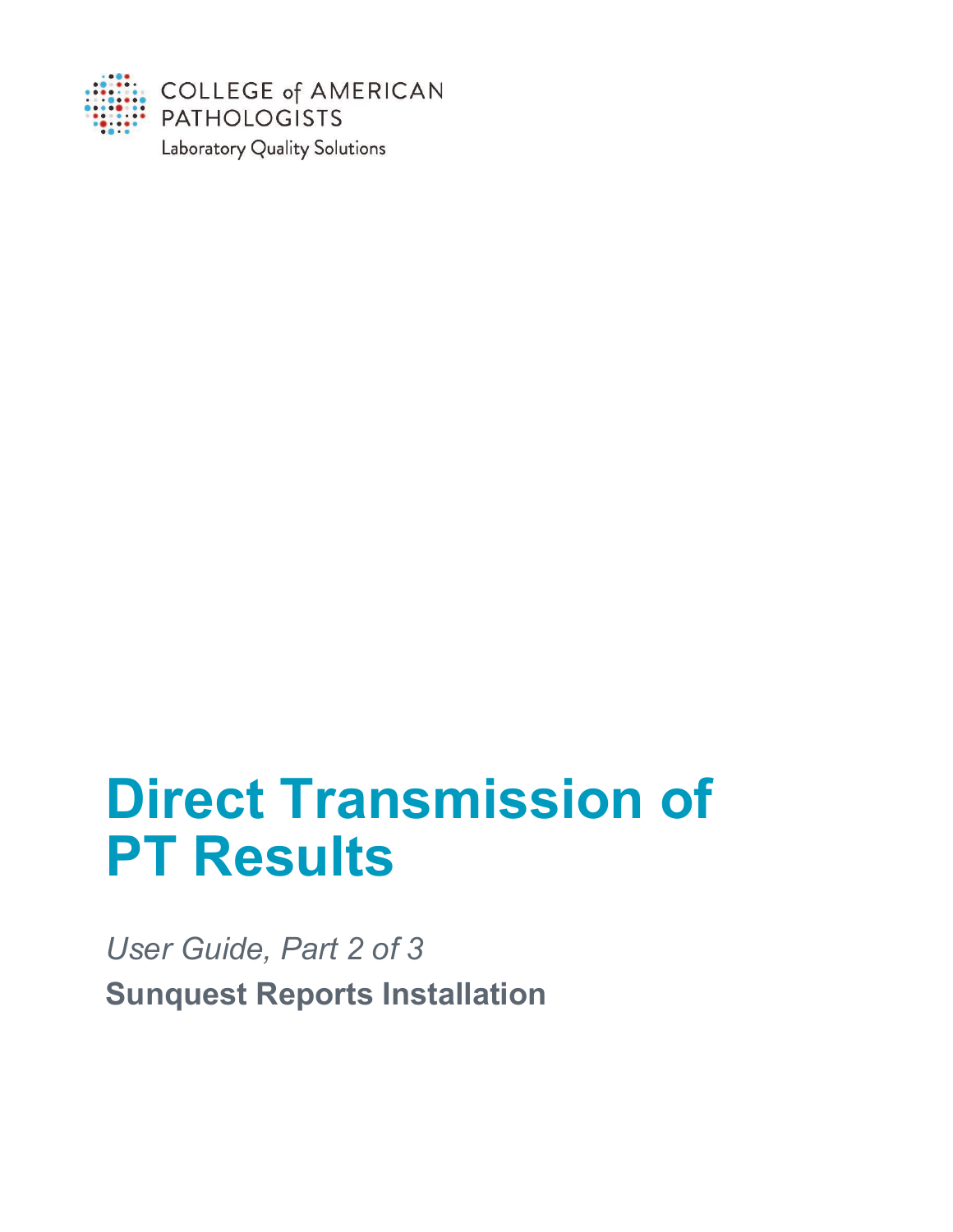

# **TABLE OF CONTENTS**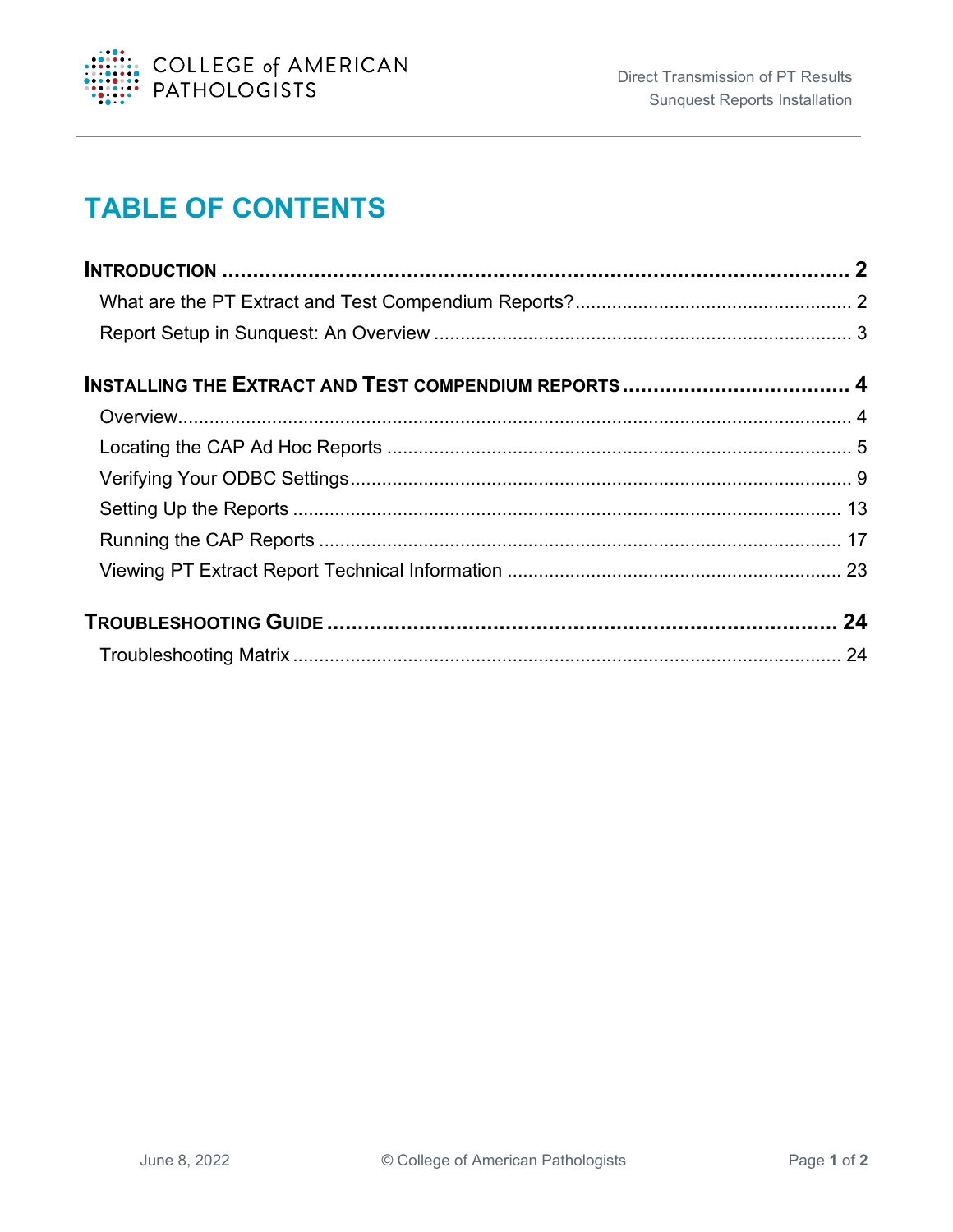

# <span id="page-2-0"></span>**INTRODUCTION**

# <span id="page-2-1"></span>**What are the PT Extract and Test Compendium Reports?**

#### **PT Extract Report**

The PT extract report is a report query that has been developed to aggregate the collection of PT data elements from the LIS, format them to CAP-specific guidelines, and place the output (PT results file) in your laboratory's designated pickup folder, where it can be picked up and transferred to the direct transmission CAP PT hub. The report is intended to be integrated within the LIS making it accessible like other reports in your LIS.

#### **Test Compendium Report**

For some LISs, a second report query is available that can aggregate the complete list of tests that your laboratory performs, including your laboratory's test codes, description, unit of measure (UOM), and specimen type. This report, called a test compendium report, will be saved to a temporary location on your computer.

This list of tests may be useful for the mapping process that needs to be completed within the hub. During the process:

| You will need to map your laboratory's | To the…                         |
|----------------------------------------|---------------------------------|
| <b>LIS Test Description</b>            | <b>CAP Test Description</b>     |
| LIS Test Code                          | <b>CAP Test Code</b>            |
| LIS Test Unit of Measure               | <b>CAP Test Unit of Measure</b> |
| LIS Test Specimen Type                 | <b>CAP Test Specimen Type</b>   |

There are several methods available to complete the mapping process. With some of the methods, your laboratory may find it helpful to utilize part or all of your laboratory's test compendium, since the hub allows you to upload/import to simplify the test mapping process. Only quantitative tests and direct transmission enabled programs need to be mapped.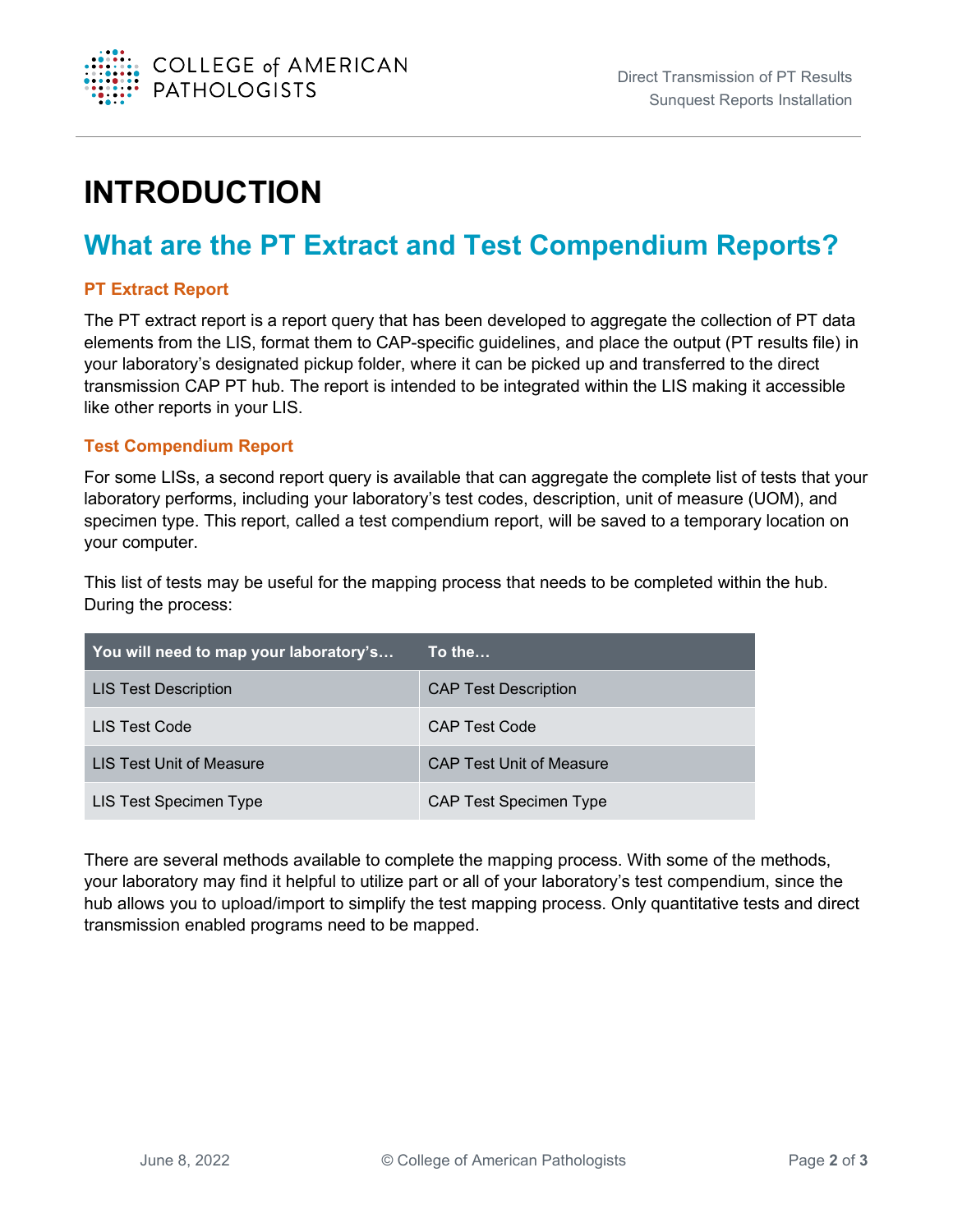

## <span id="page-3-0"></span>**Report Setup in Sunquest: An Overview**

Sunquest has partnered with the CAP to provide support for the report and direct transmission, which is covered under your current maintenance/support agreement. Sunquest is prepared to:

- Make the extract report available and the test compendium report in your report libraries
- Modify the report to accommodate LIS updates/upgrades
- Address any setup configuration issues
- Resolve report issues

The table below provides an overview of the setup process for the extract and test compendium reports.

#### **PT Extract Report**



#### **Test Compendium Report**

**1** Install the test compendium report.

**2** Make the report accessible to the user by modifying security and adding the report to the LIS report menu.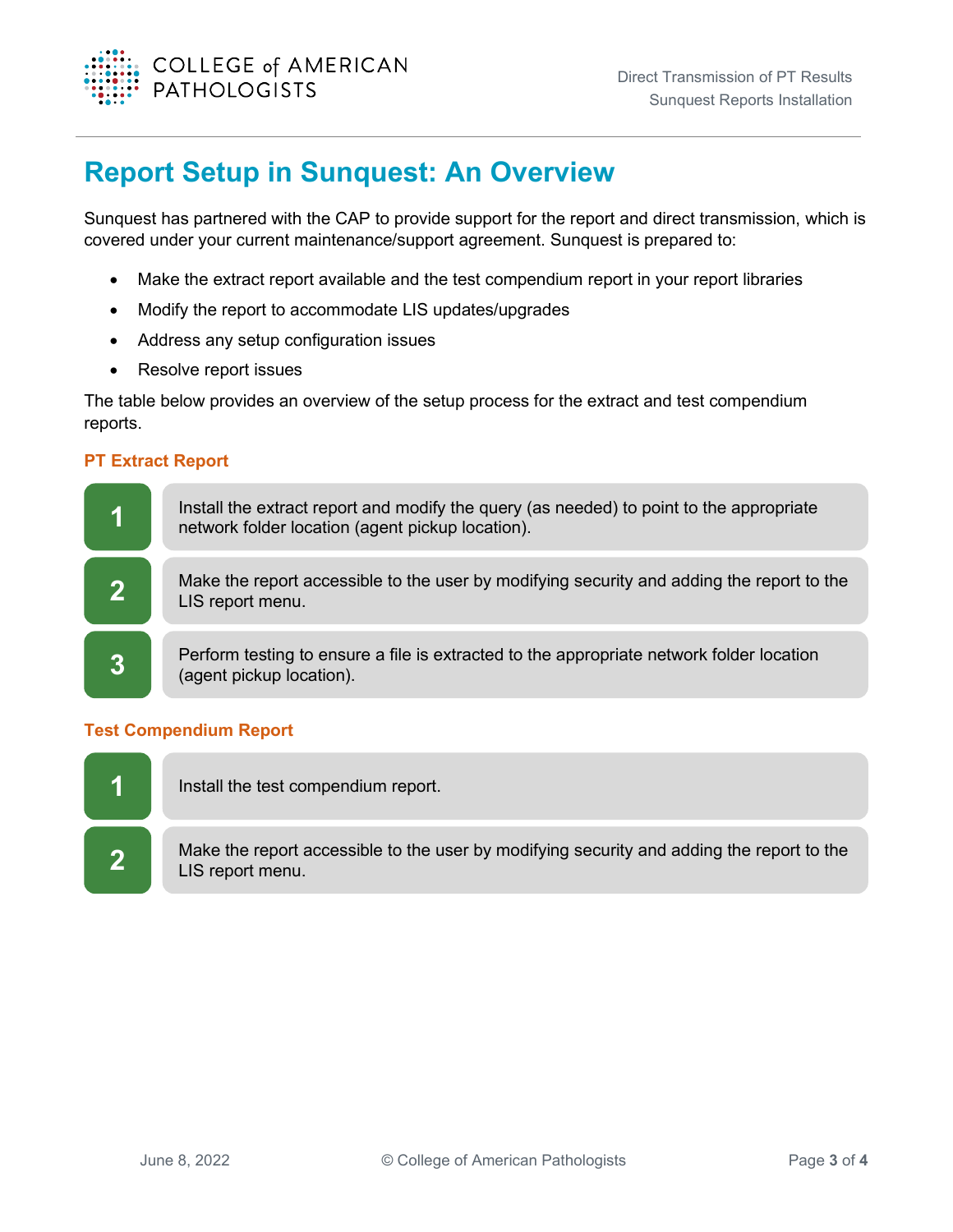

# <span id="page-4-0"></span>**INSTALLING THE EXTRACT AND TEST COMPENDIUM REPORTS**

## <span id="page-4-1"></span>**Overview**

The CAP customer support team will provide you with the "Test Compendium.rpt" report document via email that you must import into Sunquest and add to your menu.

Sunquest will provide the extract reports as, "CAP Ad Hoc," integrated into the Crystal Reports developed in Business Objects. The extension of the reports is, ".rpt". The reports will be made available in the Central Management Console.

The report configuration process involves several processes, described in detail later in this document:

- 1. Locating the CAP ad hoc reports
- 2. Verifying your ODBC settings
- 3. Setting up the reports
- 4. Running the CAP reports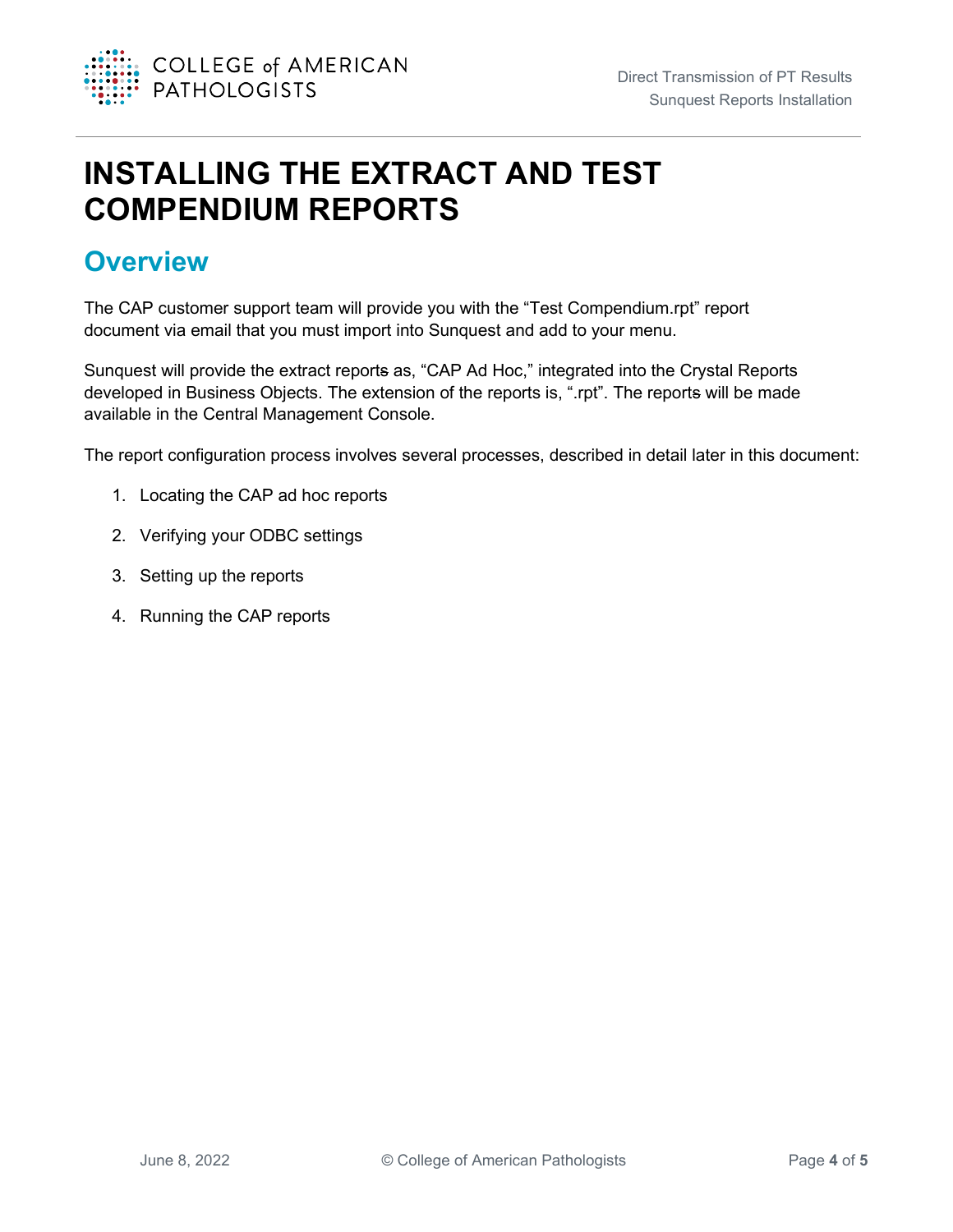

# <span id="page-5-0"></span>**Locating the CAP Ad Hoc Reports**

| <b>Step</b> | <b>Instructions</b>                                                                                                                                                   |                                                                                                                                                                                                                                                                                                                                                                                                                                                                                                              |                                                                                                                                                                                                             |
|-------------|-----------------------------------------------------------------------------------------------------------------------------------------------------------------------|--------------------------------------------------------------------------------------------------------------------------------------------------------------------------------------------------------------------------------------------------------------------------------------------------------------------------------------------------------------------------------------------------------------------------------------------------------------------------------------------------------------|-------------------------------------------------------------------------------------------------------------------------------------------------------------------------------------------------------------|
|             |                                                                                                                                                                       | Access SUN Libraries and click Adhoc.                                                                                                                                                                                                                                                                                                                                                                                                                                                                        |                                                                                                                                                                                                             |
|             | sunquest.                                                                                                                                                             | Search                                                                                                                                                                                                                                                                                                                                                                                                                                                                                                       | <b>Search</b>                                                                                                                                                                                               |
|             | Home Community Cases<br><b>Content Search</b><br>$\checkmark$<br><b>All Libraries</b><br>Search<br><b>Recent Items</b><br>South RUG conference NOV2019<br>RUG - South | Knowledge Assets<br>Events<br>Ideas<br>Libraries<br>Libraries<br>Overview<br>« Back<br>Contribute<br>- Create New ▼<br>Use the tabs below to view and manage shared libraries or your private library.<br><b>Shared Content</b><br>My Private Files                                                                                                                                                                                                                                                          |                                                                                                                                                                                                             |
|             |                                                                                                                                                                       | My Libraries                                                                                                                                                                                                                                                                                                                                                                                                                                                                                                 | Popular Tags                                                                                                                                                                                                |
|             | <b>N</b> Recycle Bin                                                                                                                                                  | <b>Library Name</b><br><b>Actions</b><br><b>Browse</b><br>*Library Membership & Publishing Requests<br>Do you need membership in a library? Do you have something you want to publish in a library?<br>START HERE! To learn how, open this library, and then look for the information you need in the<br><b>Featured Content section</b>                                                                                                                                                                     | Sort Alphabetically   Sort By Popularity<br>Ad Hoc ADR Application Interfacing Blood Bank<br>Client Test Procedure Clinical Financial CN<br>Collection Manager Commercial Lab CoPathPlus Engage             |
|             |                                                                                                                                                                       | <b>BCP Downtime Procedures</b><br><b>Browse</b><br>This directory is used to store downtime procedures when service is interrupted. These procedures<br>describe the approved process to follow until the service is restored.<br>$\overline{a}$<br><b>BETA Sunquest Admin Tools</b><br><b>Browse</b><br>A new Sunquest product offered to our Laboratory clients to allow them to: • Create a log of the<br>maintenance changes made to their test area . Create orders and print labels during a scheduled | Feature Highlights File Specifications FlexiLab GA Letter<br>General Testing Guidelines Installation Guide<br>Instrument Interfacing Instrument Manager (SIM)<br>Known Issues Laboratory Plan PowerPath PSN |
|             |                                                                                                                                                                       | do<br>BETA Sunguest Clinical Financial 6.4<br>$\overline{\omega}$<br><b>Browse</b><br>Materials for ClinFin 6.4 Beta test sites                                                                                                                                                                                                                                                                                                                                                                              | Radiology Release Notes Sales Tool SUG Presentations<br>Sunquest Application Mana Transfusion Manager                                                                                                       |
|             |                                                                                                                                                                       | BETA Sunguest Radiology 5.4<br><b>Browse</b><br><b>Browse</b><br><b>Client and Product Safety Notifications</b>                                                                                                                                                                                                                                                                                                                                                                                              | <b>User Documentation</b>                                                                                                                                                                                   |
|             |                                                                                                                                                                       | All Users: Client Notifications & Product Safety Notifications for Sunquest Products from 1997 to<br>present.                                                                                                                                                                                                                                                                                                                                                                                                | <b>Recent Activity</b>                                                                                                                                                                                      |
|             |                                                                                                                                                                       | <b>Browse</b><br><b>Client Hardware Configurations</b><br>l o<br><b>Client Hardware Evaluations</b><br><b>Browse</b>                                                                                                                                                                                                                                                                                                                                                                                         | Ricky Triana featured content Sunquest-Molecular Diagnostics -<br>How to Start -Scale Genetics Testing 10102017 in Marketing<br>Collateral 2020 22 hours ago                                                |
|             |                                                                                                                                                                       | <b>Client Success Stories</b><br><b>Browse</b>                                                                                                                                                                                                                                                                                                                                                                                                                                                               | Ricky Triana published Sunquest-Molecular Diagnostics - How to                                                                                                                                              |
|             |                                                                                                                                                                       | $\overline{\omega}$<br><b>Browse</b><br><b>Competitive Strategies</b><br>Library contains information on our competitors and information on the healthcare IT and lab<br>markets                                                                                                                                                                                                                                                                                                                             | Start -Scale Genetics Testing 10102017 into Marketing Collateral<br>2020 22 hours ago<br>Sylvia Romero subscribed to Client Test Plan NCSR Interface                                                        |
|             |                                                                                                                                                                       | Movt -                                                                                                                                                                                                                                                                                                                                                                                                                                                                                                       | PowerPath 10.3 in SQ PowerPath 22 hours ago                                                                                                                                                                 |
|             |                                                                                                                                                                       |                                                                                                                                                                                                                                                                                                                                                                                                                                                                                                              |                                                                                                                                                                                                             |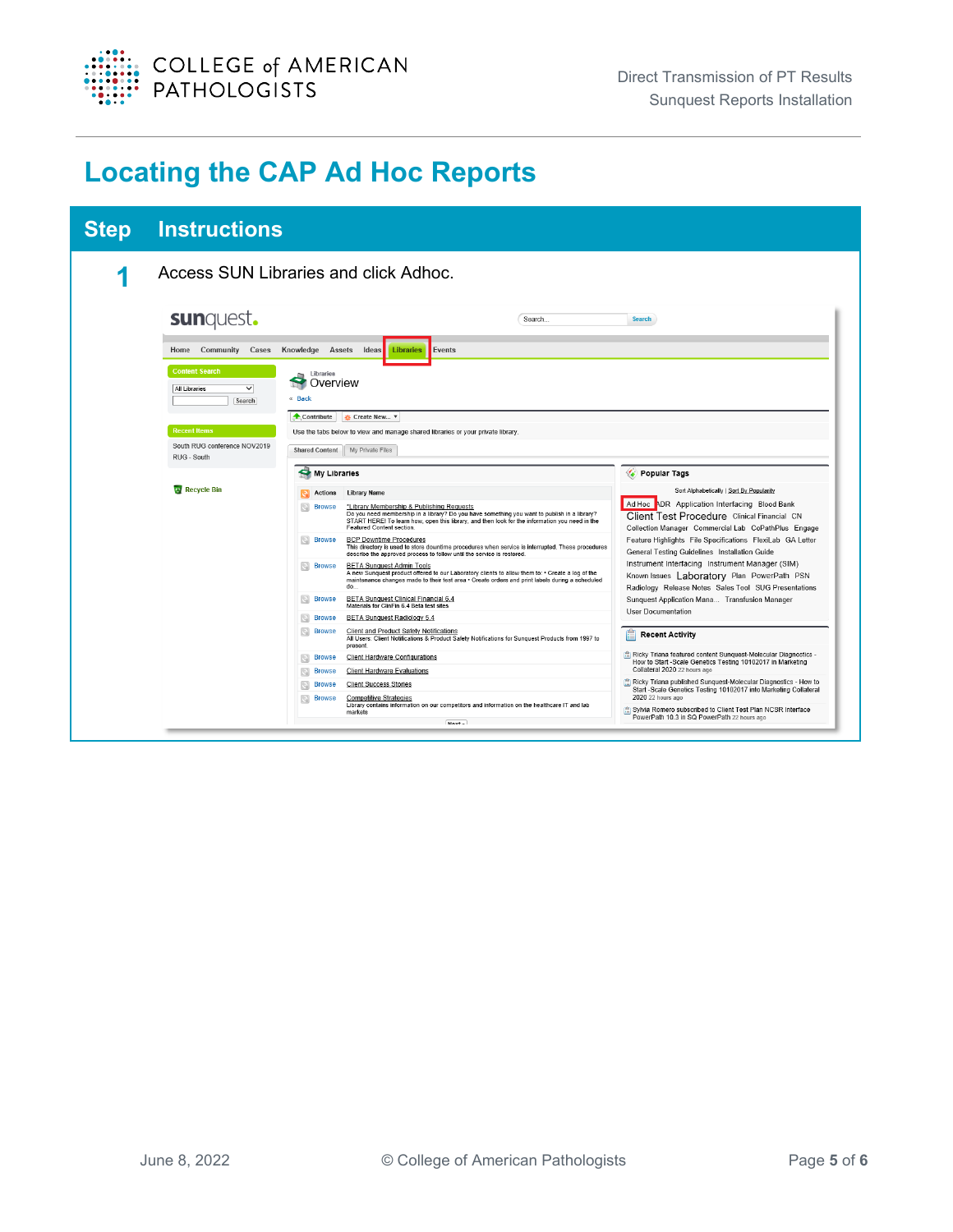

| <b>Step</b> | <b>Instructions</b>                                                                                                                                                                                                                           |                                                                                                                                                                                                                                                    |                    |               |               |                      |
|-------------|-----------------------------------------------------------------------------------------------------------------------------------------------------------------------------------------------------------------------------------------------|----------------------------------------------------------------------------------------------------------------------------------------------------------------------------------------------------------------------------------------------------|--------------------|---------------|---------------|----------------------|
| 2           |                                                                                                                                                                                                                                               | Type "CAP" into the search box and click Go!                                                                                                                                                                                                       |                    |               |               |                      |
|             | sunquest.                                                                                                                                                                                                                                     |                                                                                                                                                                                                                                                    | Search             | <b>Search</b> |               |                      |
|             | Home Community Cases                                                                                                                                                                                                                          | Knowledge Assets<br>Ideas<br>Libraries<br>Events                                                                                                                                                                                                   |                    |               |               |                      |
|             | <b>Filter Your Results</b><br>Use the filters below to restrict your<br>search results<br>Clear Filters<br><b>Show Only</b><br>$\blacktriangledown$ Version (22)<br>$\Box$ all (16)<br>$\Box$ pre 6.4 (8)<br>$6.2 - 7.0(7)$<br>$6.4 - 7.0(7)$ | Content<br>$\boldsymbol{\Theta}$<br>Search for Content<br>« Back<br>Search in All Libraries<br>$\overline{\smash{\triangleright}}$ for $\overline{\text{CAP}}$<br>Search Results: Showing 1-20 of 100 results<br>Filters applied: Ad Hoc (x) Clear | X Go! Clear Search |               |               |                      |
|             | $\Box$ 6.4 and up (7)<br>More                                                                                                                                                                                                                 | Download                                                                                                                                                                                                                                           | 1 2 3 4 5 Next >   |               |               |                      |
|             | Review Type (1)<br>$\blacktriangledown$ Tags (29)                                                                                                                                                                                             | Title<br>H<br>IФ                                                                                                                                                                                                                                   |                    | Size          | Author        | <b>Last Modified</b> |
|             | $\sqrt{\phantom{a}}$ Ad Hoc (100)<br>Designer (29)                                                                                                                                                                                            | CAPAPT-LAB-v1.0                                                                                                                                                                                                                                    |                    | 82 KB         | Rick Haase    | 57 minutes ago       |
|             | Ad Hoc Server (19)<br>Tables & Views-L (15)                                                                                                                                                                                                   | CAPAPT-CSQLLAB-v1.0                                                                                                                                                                                                                                |                    | 77 KB         | Rick Haase    | 57 minutes ago       |
|             | User Documentation (14)                                                                                                                                                                                                                       | CAPAPT-TEST-v1.0<br>ш                                                                                                                                                                                                                              |                    | 78 KB         | Rick Haase    | 58 minutes ago       |
|             | More<br>$\blacktriangleright$ File Formats (7)                                                                                                                                                                                                | <b>Sunquest CAP Report documentation</b><br>□                                                                                                                                                                                                      |                    | 510 KB        | Rick Haase    | 1 hour ago           |
|             | Adobe PDF (68)                                                                                                                                                                                                                                | Crystal Reports 2016 Installation for AdHoc Workstations<br>□                                                                                                                                                                                      |                    | 38 KB         | Scott Hawkins | 5/22/2019            |
|             |                                                                                                                                                                                                                                               |                                                                                                                                                                                                                                                    |                    |               |               |                      |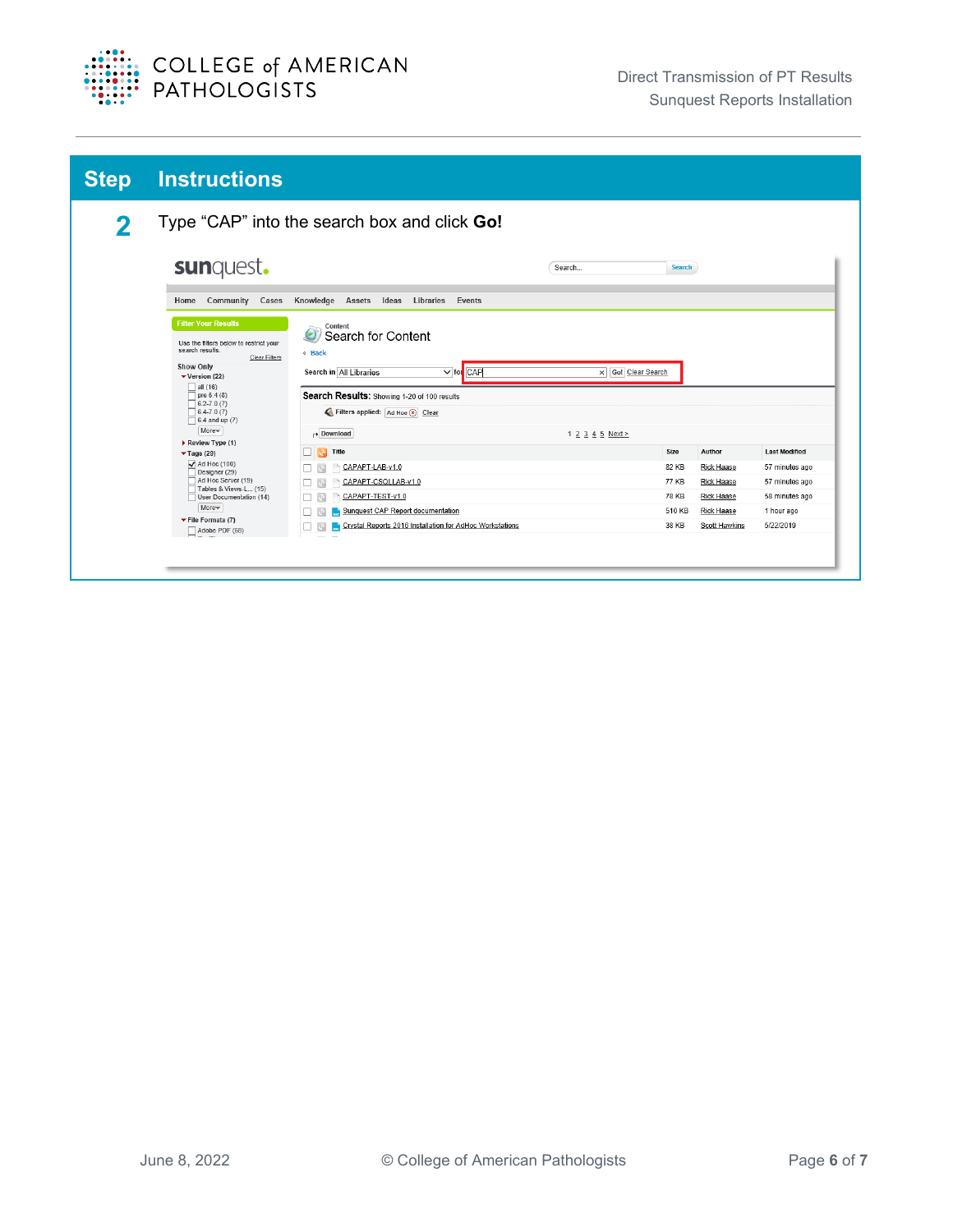

| <b>Step</b> | <b>Instructions</b>                                                                                                                                                                                                                                                 |                                                                                                                                                                                                                                                             |                                              |                                                |                                                                                                          |                                                                                 |                                    |
|-------------|---------------------------------------------------------------------------------------------------------------------------------------------------------------------------------------------------------------------------------------------------------------------|-------------------------------------------------------------------------------------------------------------------------------------------------------------------------------------------------------------------------------------------------------------|----------------------------------------------|------------------------------------------------|----------------------------------------------------------------------------------------------------------|---------------------------------------------------------------------------------|------------------------------------|
| 3           |                                                                                                                                                                                                                                                                     | Sort by Last modified and choose the report and documentation files.                                                                                                                                                                                        |                                              |                                                |                                                                                                          |                                                                                 |                                    |
|             | sunquest.                                                                                                                                                                                                                                                           |                                                                                                                                                                                                                                                             | Search                                       | <b>Search</b>                                  |                                                                                                          |                                                                                 |                                    |
|             | <b>Filter Your Results</b><br>Use the filters below to restrict your<br>search results<br>Clear Filters<br><b>Show Only</b><br>$\blacktriangledown$ Version (30+)<br>$\Box$ 6.3 (16)<br>$\Box$ 9.1 (16)<br>$\sqrt{6.1(15)}$<br>$\sqrt{6.2(15)}$<br>$\Box$ 10.2 (13) | Content<br>Search for Content<br>« Back<br>Search in All Libraries<br>$\vee$ for $CAP$<br>Search Results: Showing 1-20 of 409 results<br>Download                                                                                                           | Go! Clear Search<br>$1 2 3 4 5$ Next $>_{2}$ |                                                |                                                                                                          |                                                                                 | <b>Display Options</b>             |
|             | More<br>Title<br>ТōГ<br>Review Type (3)<br>$\triangleright$ Day (5)<br>▼ Featured Content (1)<br>Featured (48)<br>$\blacktriangledown$ Tags (30+)<br>Laboratory (106)                                                                                               | CAPAPT-LAB-v1.0<br>CAPAPT-CSQLLAB-v1.0<br>CAPAPT-TEST-v1.0<br>Sunquest CAP Report documentation                                                                                                                                                             |                                              | Size<br>82 KB<br>77 KB<br>78 KB<br>510 KB      | Author<br><b>Rick Haase</b><br><b>Rick Haase</b><br><b>Rick Haase</b><br><b>Rick Haase</b>               | Last Modified y<br>59 minutes ago<br>59 minutes ago<br>1 hour ago<br>1 hour ago | Downloads                          |
|             | PowerPath (76)<br>File Specifications (64)<br>Release Notes (42)<br>$\Box$ ADR (37)<br>More<br>$\blacktriangledown$ File Formats (9)<br>Adobe PDF (276)                                                                                                             | Whitepaper Sunquest VUE with DMTs2018-10<br>Sunquest CoPathPlus 7.0 Product Brief<br>口で<br>Product Intro Sunquest CoPathPlus 2020<br>$\Box$<br>Product Brief Sunquest CoPathPlus 2020<br>日で<br>Sunquest DI Direct Initial Sales Presentation EXTERNAL<br>பல |                                              | 1.5 MB<br>851 KB<br>2.6 MB<br>851 KB<br>7.2 MB | Ricky Triana<br><b>Ricky Triana</b><br><b>Ricky Triana</b><br><b>Ricky Triana</b><br><b>Ricky Triana</b> | 1 day ago<br>1 day ago<br>1 week ago<br>1 week ago<br>1 week ago                | <b>Contract Contract</b><br>田<br>⊟ |
|             | Powerpoint 2007 (58)<br>Word $(25)$<br>Word 2007 (23)                                                                                                                                                                                                               | Sunquest DI Direct Cheat Sheet 2019 EXTERNAL<br>$\overline{\phantom{a}}$<br>$ -$                                                                                                                                                                            |                                              | 202 KB                                         | <b>Ricky Triana</b>                                                                                      | 1 week ago                                                                      |                                    |

- **CAPAPT-LAB-v1.0** This is the PTresult submission extract report.
	- O Use this report if you are on Sunquest Laboratory version 7.2 and later.
- **CAPAPT-CSQLLAB-v1.0** This is an alternate PT result submission extract report.
	- o Use this report if you are on Sunquest Laboratory version 7.1 and prior.
- **CAPAPT-TEST-v1.0** This is the "test" PT result submission extract report.
	- O This is a CAP report to run against the TEST environment.
- **Sunquest CAP Report documentation** This is another guide that can be utilized for the configuration and setup of the PT reports.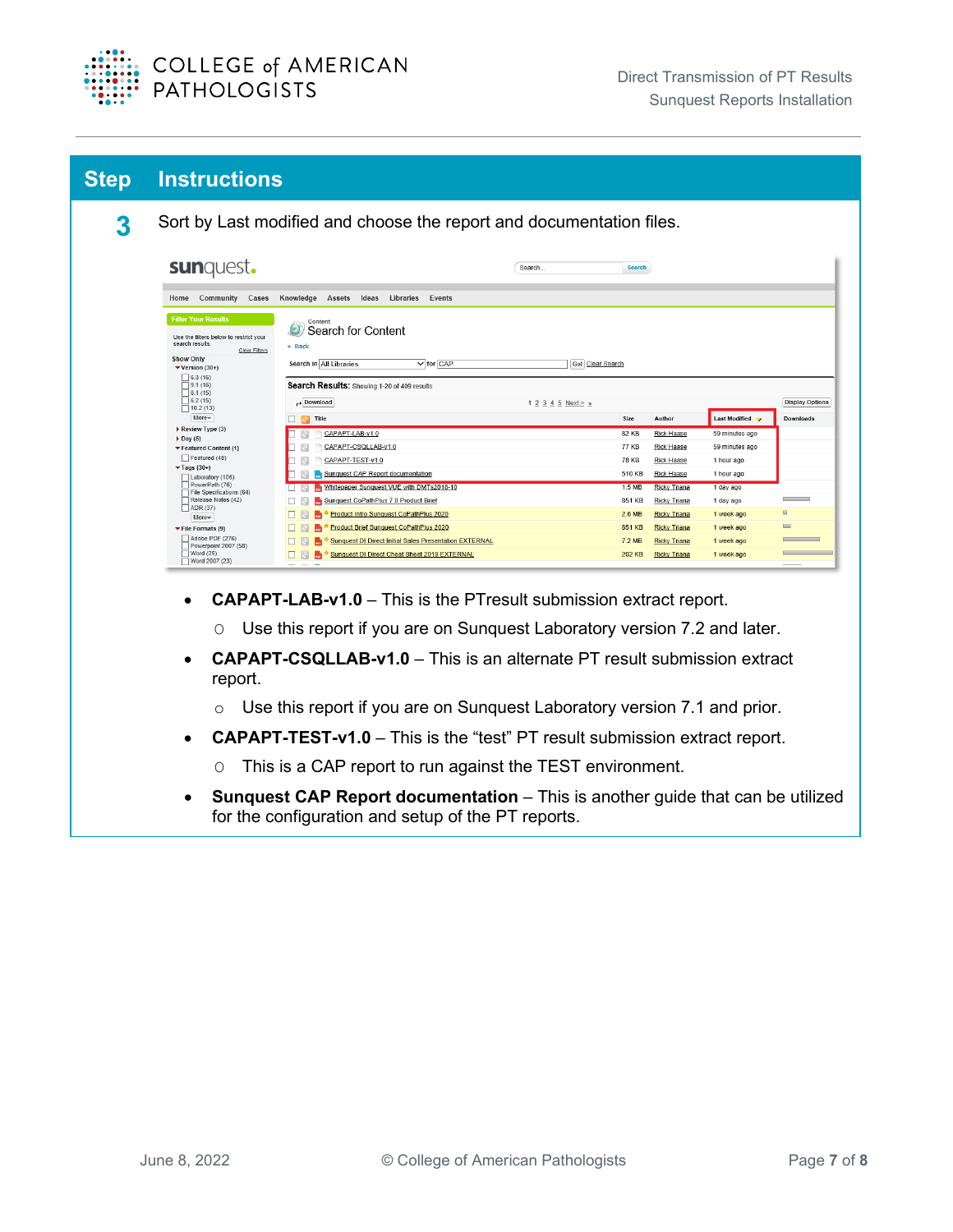

#### **Process for Requesting Sunquest Support (if needed)**

If you need help locating the reports, you may contact Sunquest for technical support through your current processes by:



**Phone** – Call the Sunquest support hotline.



**Web** – Logging into the Sunquest User Network (SUN) and creating a support ticket



**Live Chat** – Launching a "Live Chat" communication

A support analyst will work with you to gather the necessary information to resolve the case. If the case proves to require additional expertise, it may be assigned to a support specialist.

Ensure to communicate and document, "New Installation of CAP Adhoc report," or, "CAP Adhoc report support".

*Note:* You may need to advise the Sunquest support team of the network folder path for the pickup folders. (Your IT/IS team will be able to provide this information.)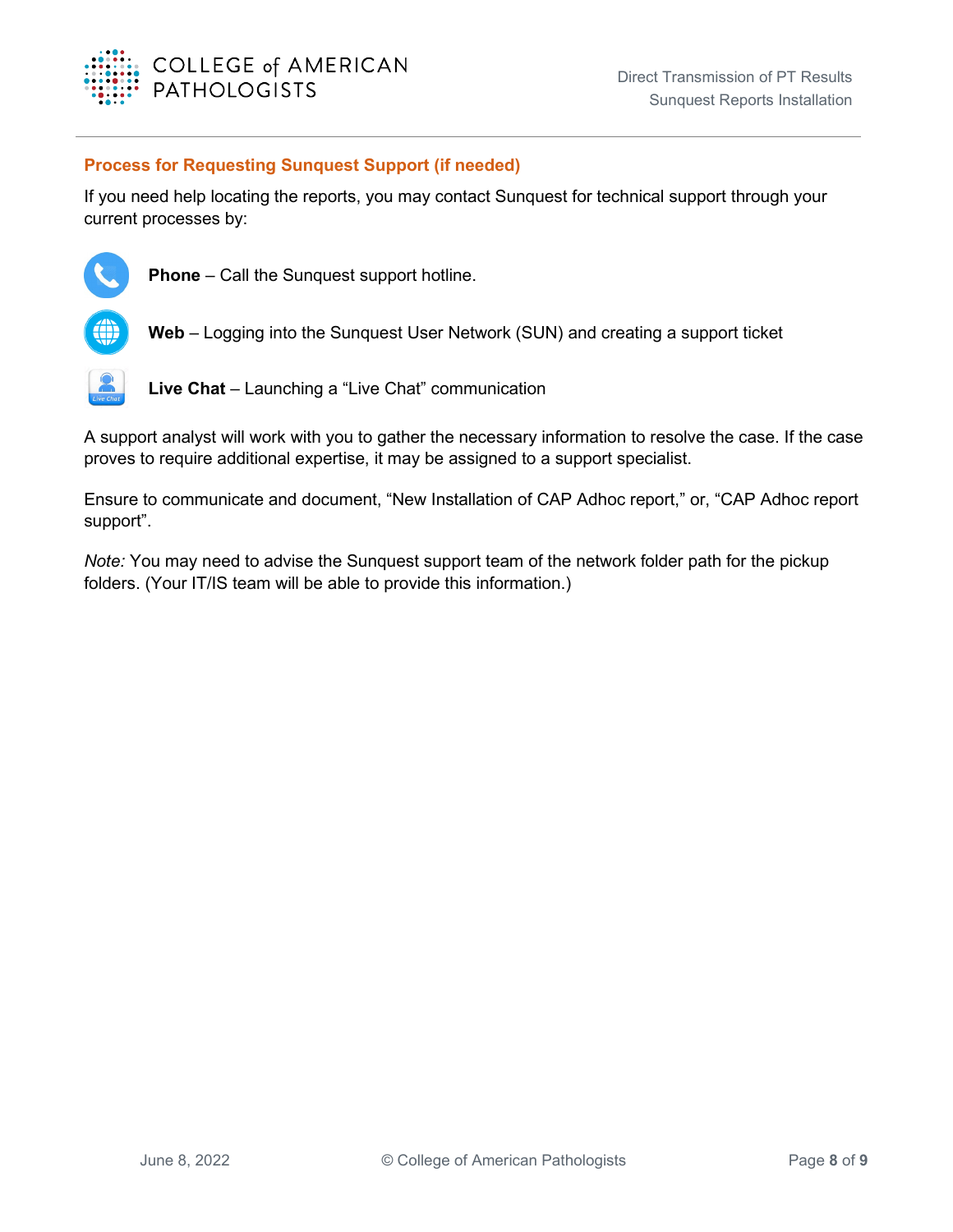

# <span id="page-9-0"></span>**Verifying Your ODBC Settings**

Verify your ODBC settings on the machine that is running the reports, usually the ADHOC server.

For the CAPAPT-CSQLLAB and CAPAPT-LAB reports, these should already be setup and working correctly for production reports.

#### **Version 7.1 and below:**

| InterSystems Caché ODBC Data Source Setup     | ×              |                                           |                        |
|-----------------------------------------------|----------------|-------------------------------------------|------------------------|
| Data Source<br>Name<br>CSQLLAB                |                | Description                               |                        |
| Connection<br>Host (IP Address)               | Port           | Caché Namespace                           |                        |
| SQ_Lab_server                                 | 41000          | CSQLLAB                                   | 0K                     |
| Authentication Method                         |                |                                           |                        |
| ◉ Password                                    |                | ∩ Kerberos                                | Cancel                 |
| Password with SSL/TLS                         |                | Connection Security Level<br>) Kerberos   |                        |
| <b>User Name</b>                              |                | ◯ Kerberos with Packet Integrity          | <b>Test Connection</b> |
| _system                                       |                | ◯ Kerberos with Encryption                |                        |
| Password<br>                                  |                | Service Principal Name                    | Ping                   |
|                                               |                |                                           | # Times   1000         |
| Misc<br>ODBC Log<br>Use Locale Decimal Symbol | Static Cursors | Disable Query Timeout<br>Unicode SQLTypes | Help                   |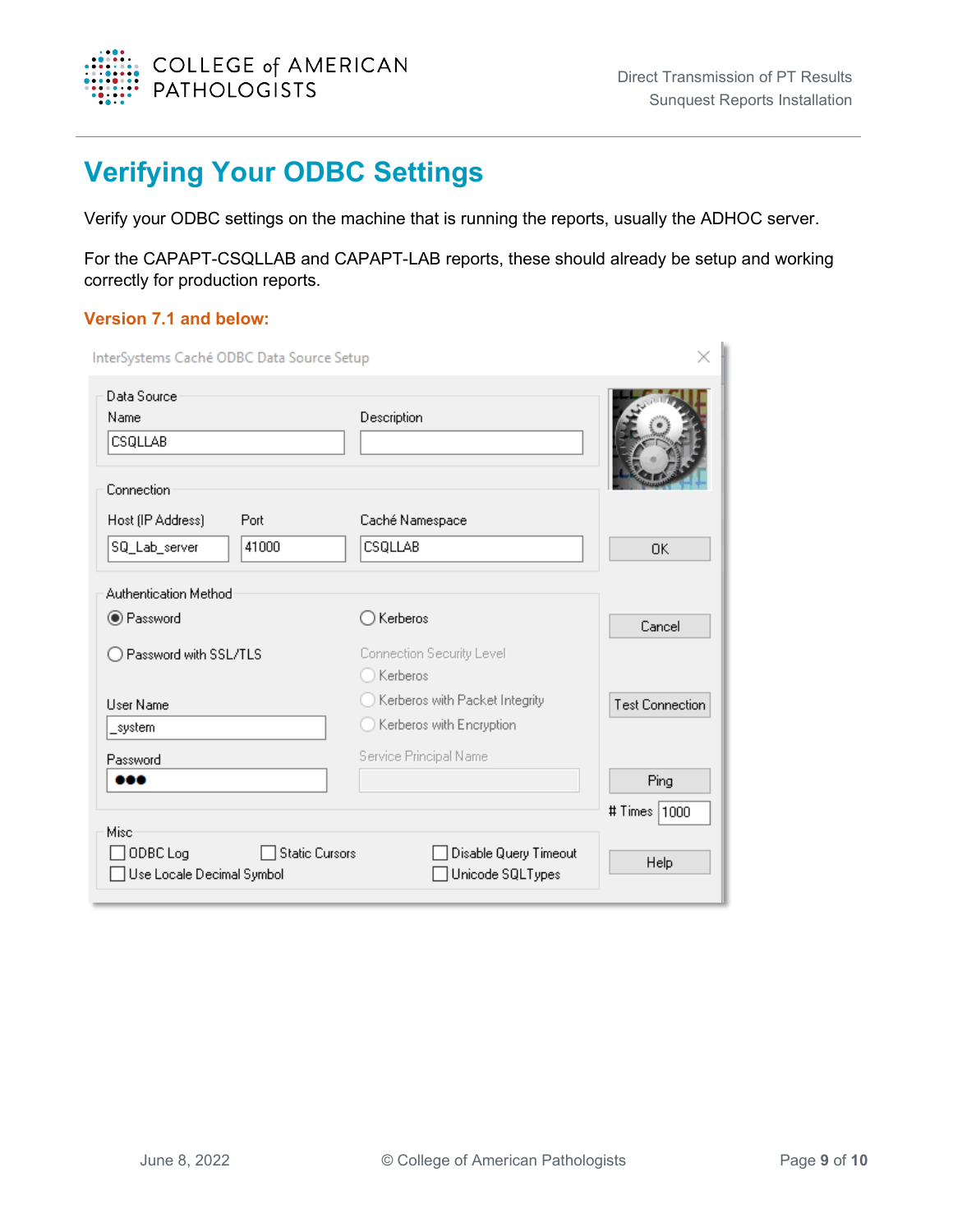

| InterSystems Caché ODBC Data Source Setup                              |                                                                                                     | ×                      |
|------------------------------------------------------------------------|-----------------------------------------------------------------------------------------------------|------------------------|
| Data Source<br>Name<br><b>TEST</b><br>Connection                       | Description                                                                                         |                        |
| Host (IP Address)<br>Port<br>41000<br>SQ_Lab_server                    | Caché Namespace<br>CSQLLABTEST                                                                      | $\Omega$ K             |
| Authentication Method<br><b>O</b> Password                             | $\bigcirc$ Kerberos                                                                                 | Cancel                 |
| Password with SSL/TLS<br><b>User Name</b>                              | Connection Security Level<br>Kerberos<br>Kerberos with Packet Integrity<br>Kerberos with Encryption | <b>Test Connection</b> |
| system<br>Password<br>900                                              | Service Principal Name                                                                              | Ping                   |
| Misc<br><b>Static Cursors</b><br>ODBC Log<br>Use Locale Decimal Symbol | Disable Query Timeout<br>Unicode SQLTypes                                                           | # Times   1000<br>Help |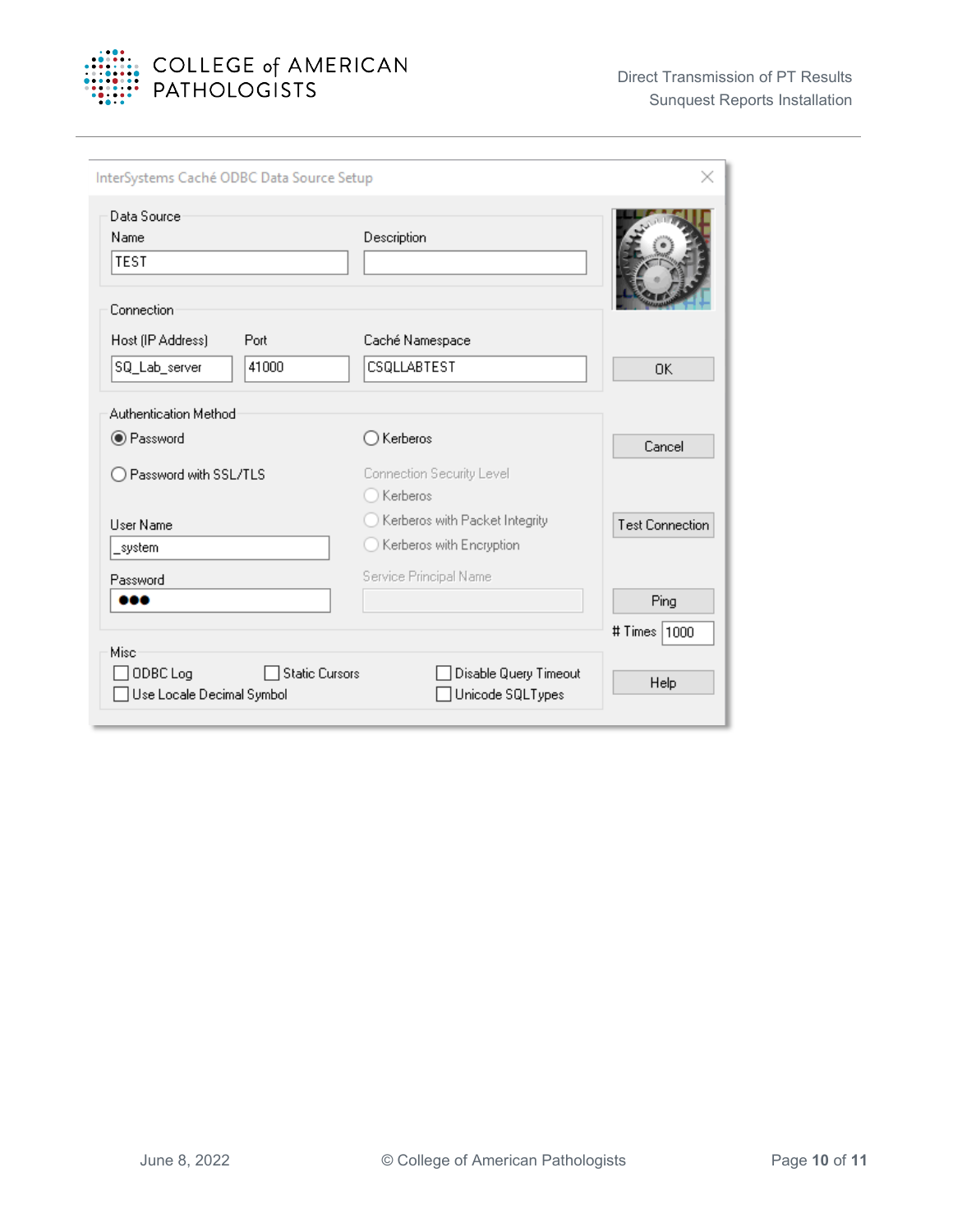

#### **Version 7.2 and later:**

| InterSystems Caché ODBC Data Source Setup        |                       |                                                            | ×                      |
|--------------------------------------------------|-----------------------|------------------------------------------------------------|------------------------|
| Data Source<br>Name<br>LAB                       |                       | Description                                                |                        |
| Connection<br>Host (IP Address)<br>SQ_Lab_server | Port<br>41000         | Caché Namespace<br>LAB                                     | 0K                     |
| Authentication Method<br>● Password              |                       | Kerberos                                                   | Cancel                 |
| Password with SSL/TLS                            |                       | Connection Security Level<br>Kerberos                      |                        |
| <b>Hser Name</b><br>system                       |                       | Kerberos with Packet Integrity<br>Kerberos with Encryption | <b>Test Connection</b> |
| Password<br>œ                                    |                       | Service Principal Name                                     | Ping<br># Times   1000 |
| Misc<br>ODBC Log<br>Use Locale Decimal Symbol    | <b>Static Cursors</b> | Disable Query Timeout<br>Unicode SQLTypes                  | Help                   |

Note that the Namespace might be **LABA/LABB/etc** instead of **LAB**.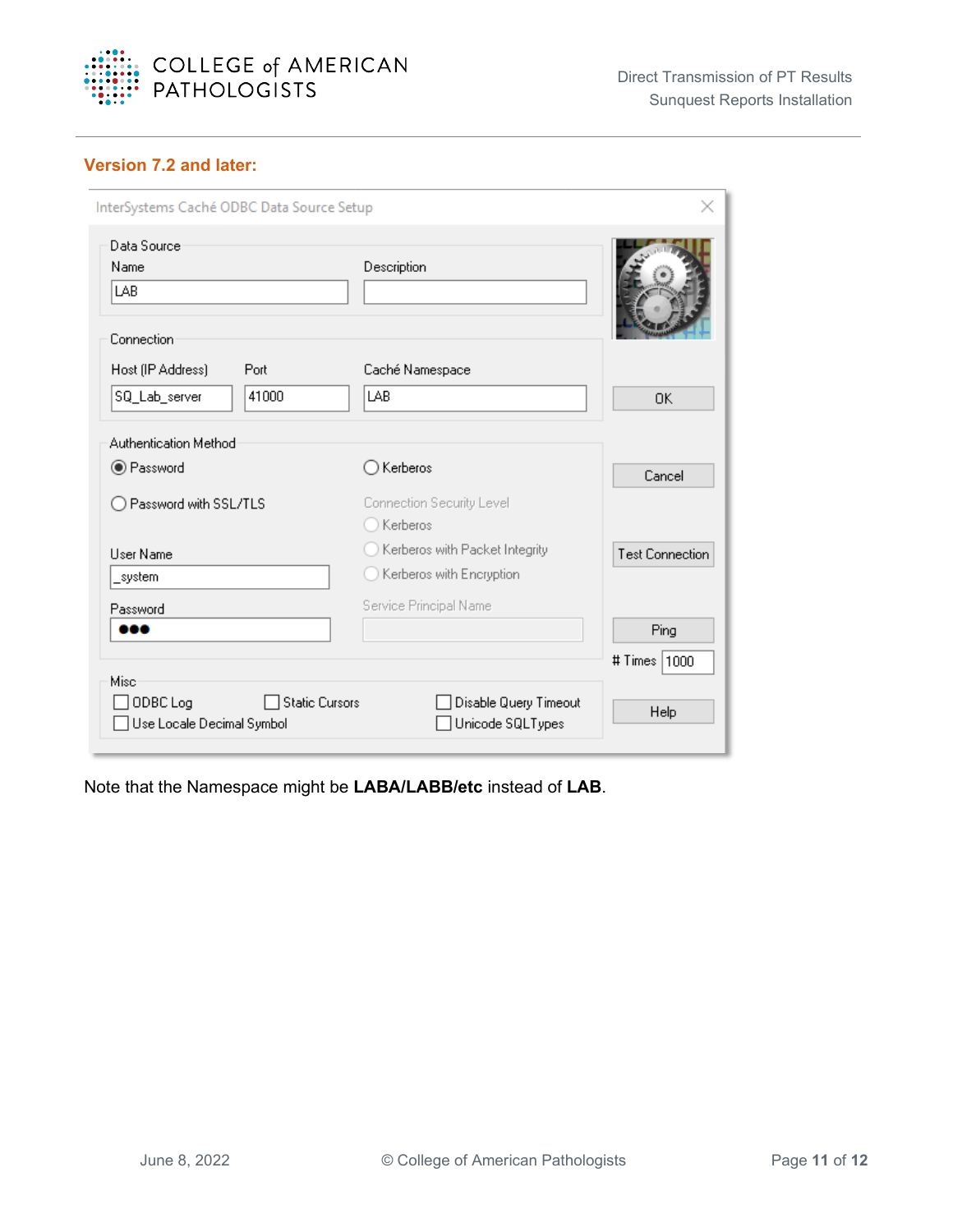

| InterSystems Caché ODBC Data Source Setup                                     |                                                                        |                        |
|-------------------------------------------------------------------------------|------------------------------------------------------------------------|------------------------|
| Data Source<br>Name<br><b>TEST</b><br>Connection                              | Description                                                            |                        |
| Host (IP Address)<br>Port<br>41000<br>SQ_Lab_server                           | Caché Namespace<br>TEST72                                              | 0K                     |
| Authentication Method<br><b>O</b> Password<br>Password with SSL/TLS           | Kerberos<br>Connection Security Level                                  | Cancel                 |
| <b>User Name</b><br>system                                                    | Kerberos<br>Kerberos with Packet Integrity<br>Kerberos with Encryption | <b>Test Connection</b> |
| Password<br><b>.</b>                                                          | Service Principal Name                                                 | Ping<br># Times   1000 |
| <b>Misc</b><br>ODBC Log<br><b>Static Cursors</b><br>Use Locale Decimal Symbol | Disable Query Timeout<br>Unicode SQLTypes                              | Help                   |

If you are on v7.2 or later, it can be just about anything, but it will usually be something like **TEST72/TEST73/TEST80/TEST81/etc**.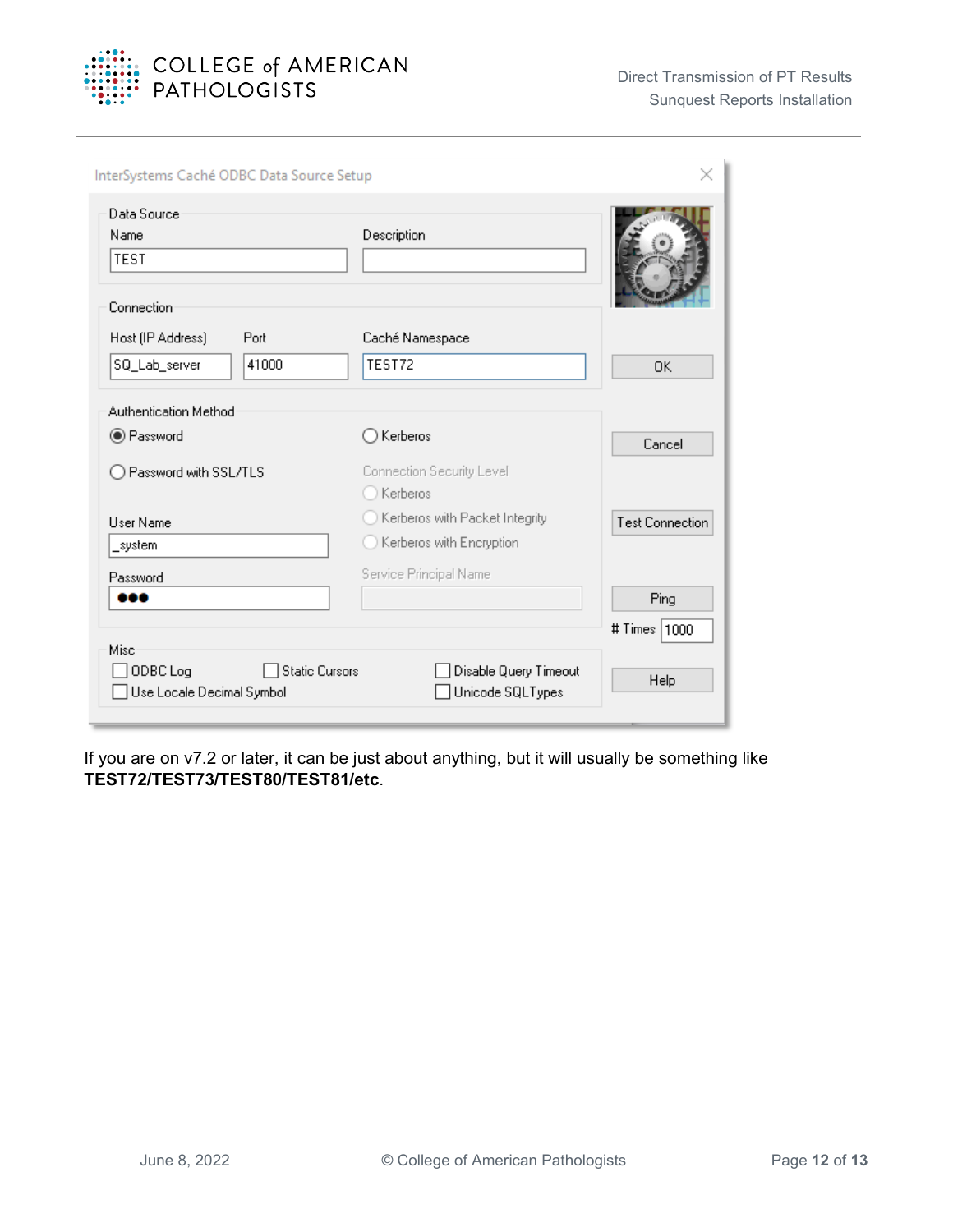

## <span id="page-13-0"></span>**Setting Up the Reports**

#### **Step Instructions**

**1** Log in to the Business Objects Business Intelligence (BOBI) system via a web browser. It can be accessed via a URL that has the following naming convention (you will have to enter the details appropriate for your laboratory):

**http://{ADHOC\_server}:8080/BOE/CMC**

Example:

**[http://GHSHNTINFO02:8080/BOE/CMC](http://ghshntinfo02:8080/BOE/CMC)**

If you can't reach this through a web browser, you can remote desktop protocol (RDP) into your ADHOC server and access the graphical user interface (GUI) via the following URL:

**<http://127.0.0.1:8080/BOE/CMC>**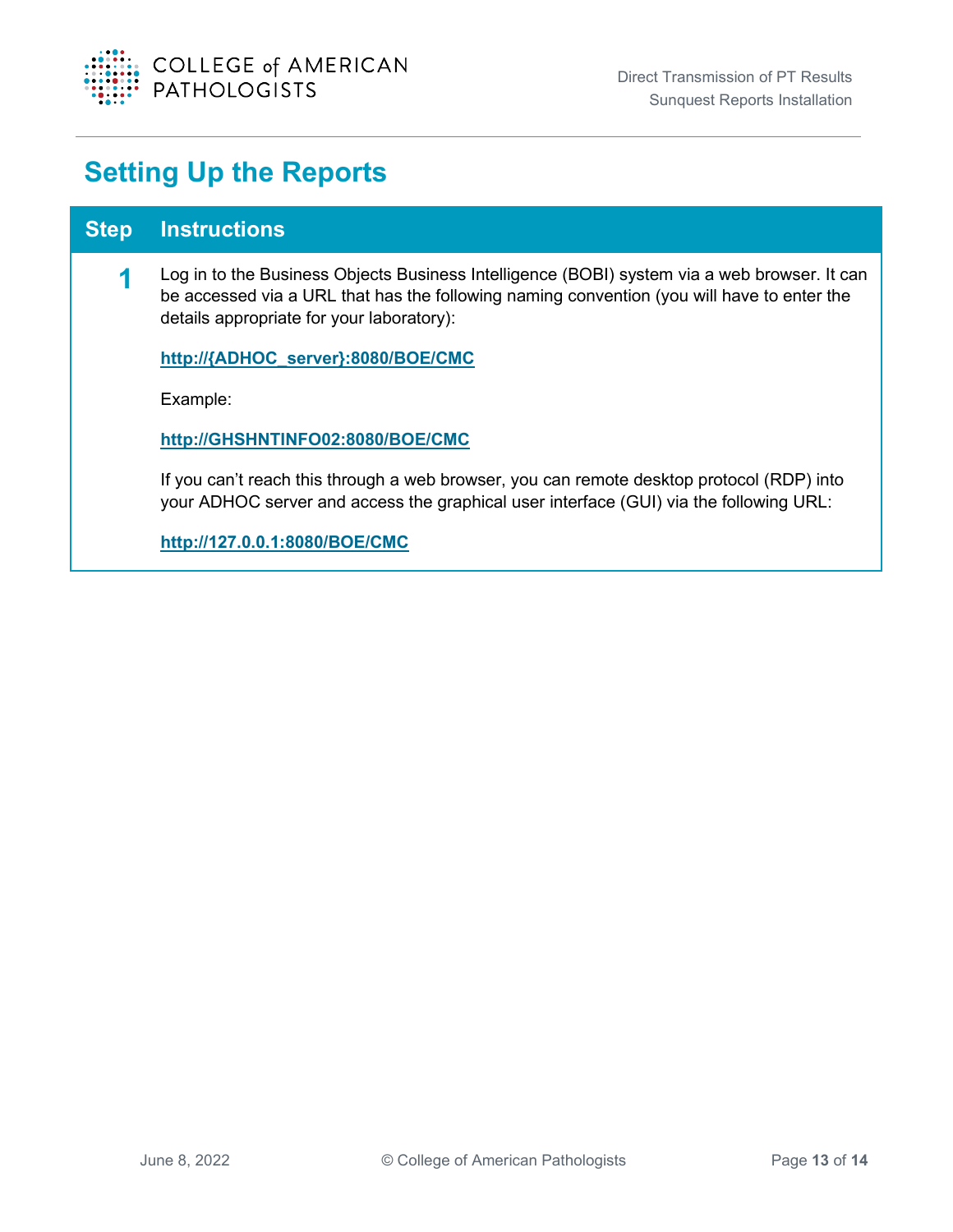

| <b>Step</b> | <b>Instructions</b>                                                                                                                                                |      |  |  |  |  |  |  |
|-------------|--------------------------------------------------------------------------------------------------------------------------------------------------------------------|------|--|--|--|--|--|--|
| 2           | The following screen will display:                                                                                                                                 |      |  |  |  |  |  |  |
|             |                                                                                                                                                                    |      |  |  |  |  |  |  |
|             |                                                                                                                                                                    |      |  |  |  |  |  |  |
|             | Log On to the Central Management Console                                                                                                                           | Help |  |  |  |  |  |  |
|             | Enter your user information and click Log On.<br>(If you are unsure of your account information, contact your system administrator.)                               |      |  |  |  |  |  |  |
|             | System: GHSGNTINFO02:6400                                                                                                                                          |      |  |  |  |  |  |  |
|             | User Name: administrator                                                                                                                                           |      |  |  |  |  |  |  |
|             | Password:<br>Authentication: Enterprise<br>۷.                                                                                                                      |      |  |  |  |  |  |  |
|             |                                                                                                                                                                    |      |  |  |  |  |  |  |
|             | Log On                                                                                                                                                             |      |  |  |  |  |  |  |
|             |                                                                                                                                                                    |      |  |  |  |  |  |  |
|             |                                                                                                                                                                    |      |  |  |  |  |  |  |
|             | Log in using a valid account. It doesn't have to be the administrator account, but this report                                                                     |      |  |  |  |  |  |  |
|             | must be run under a user account that has permissions to upload and schedule reports. (See<br>the BOBI Administrator and Sunquest user guide for further details). |      |  |  |  |  |  |  |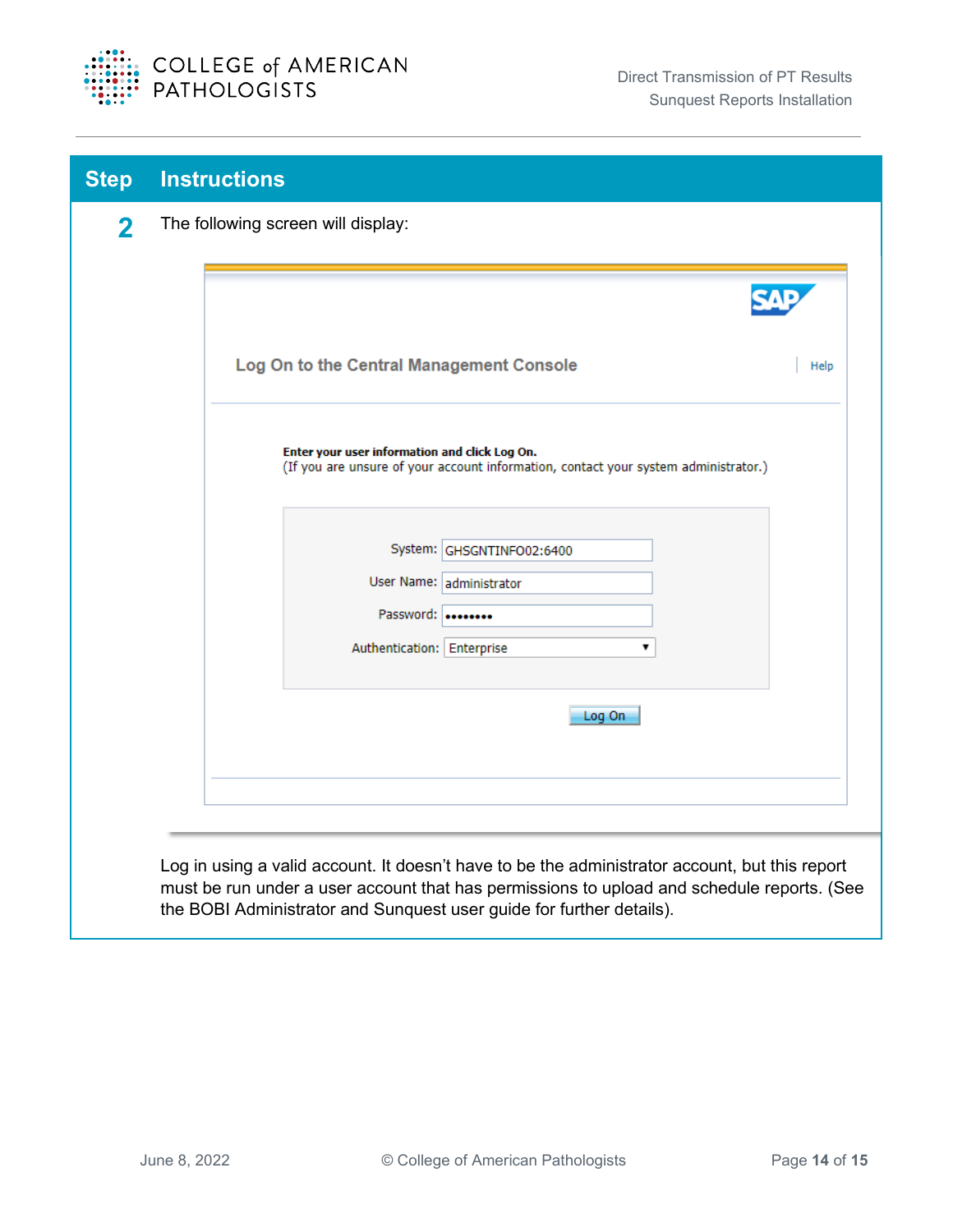

**3** Once logged in, chose a location for the report(s). You can place them under "Folders" or "Personal Folders".

| <b>CMC Home</b><br>▼           |                                       | Welcome: Administrator   Preferences   Help >   Log Off |
|--------------------------------|---------------------------------------|---------------------------------------------------------|
| Organize                       | <b>Define</b>                         | <b>Manage</b>                                           |
| Folders                        | <b>Access Levels</b>                  | 感<br><b>Instance Manager</b>                            |
| <b>Personal Folders</b>        | Calendars                             | <b>Applications</b>                                     |
| æ,<br>Categories               | 盟<br>Events                           | Settings<br>٨                                           |
| Personal Categories            | <b>User Attribute Management</b><br>閶 | ý.<br><b>Sessions</b>                                   |
| <b>Users and Groups</b>        |                                       | ê<br>Authentication                                     |
| 最<br><b>Profiles</b>           |                                       | ۰<br>License Keys                                       |
| Inboxes<br>⊠                   |                                       | ₽<br><b>Promotion Management</b>                        |
| 自<br>Servers                   |                                       | Version Management<br>$\overline{4}$                    |
| <b>Replication Lists</b><br>z. |                                       | æ<br><b>Visual Difference</b>                           |
| 叟<br>Federation                |                                       | B<br>Auditing                                           |
| <b>Query Results</b>           |                                       | Monitoring<br>ᆓ                                         |
| <b>Temporary Storage</b><br>R. |                                       | Cryptographic Keys<br>R.                                |
| <b>Universes</b>               |                                       |                                                         |
| <b>Connections</b><br>ᆇ        |                                       |                                                         |
| Web Service Query              |                                       |                                                         |
| <b>OLAP Connections</b>        |                                       |                                                         |

In this example, we've chosen "Folders" and created a subfolder called, "CAP Report". To create a subfolder, navigate to Manage > New > Folder in the top left corner.

|    |   | <b>Central Management Console</b> |   |        |  |
|----|---|-----------------------------------|---|--------|--|
|    |   | <b>Folders</b>                    |   |        |  |
| ≖  |   | Actions T Organize<br>Manage      |   |        |  |
| S  |   | <b>New</b>                        | ▶ | Folder |  |
|    | 跟 | Properties                        |   |        |  |
| ÈZ |   | <b>Top-Level Security</b>         |   |        |  |
| ۲  |   | Refresh                           |   |        |  |
|    |   | Auditing                          |   |        |  |
|    |   | <b>Blood Utilization</b>          |   |        |  |

Once the folder is created, click the new folder name in the list.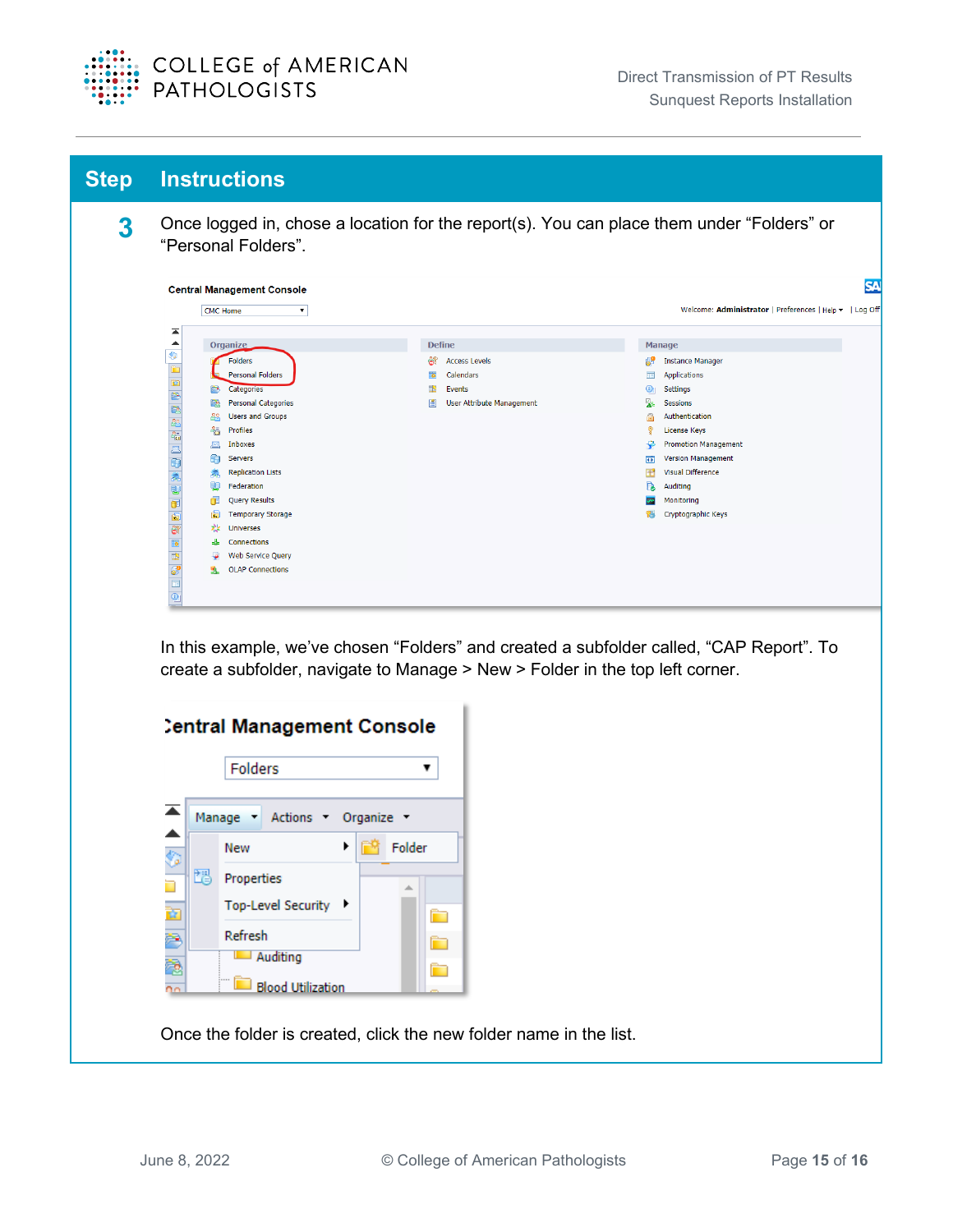

| <b>Step</b> | <b>Instructions</b>                                                                                                                                                                                                                                                                                                                                                                                                                                                                                                 |  |  |
|-------------|---------------------------------------------------------------------------------------------------------------------------------------------------------------------------------------------------------------------------------------------------------------------------------------------------------------------------------------------------------------------------------------------------------------------------------------------------------------------------------------------------------------------|--|--|
| 4           | Add the report(s). Click Manage in the top left corner again, and then "Add/> Local<br>Document":                                                                                                                                                                                                                                                                                                                                                                                                                   |  |  |
|             | <b>Central Management Console</b>                                                                                                                                                                                                                                                                                                                                                                                                                                                                                   |  |  |
|             | <b>Folders</b><br>▼                                                                                                                                                                                                                                                                                                                                                                                                                                                                                                 |  |  |
| 5           | Manage Actions Organize<br>New<br>٠<br>Program File<br>Add<br>٠<br>œ.<br><b>Local Document</b><br>跟<br>Properties<br>ÈZ<br>carar T-<br>÷<br><b>User Security</b><br>Þ<br>العا<br>ΓΔΡΔΡΤ-<br>Click Choose File and browse to the CAP report you'd like to add (CAPAPT-LAB or                                                                                                                                                                                                                                         |  |  |
|             | <b>CAPAPT-CSQLLAB</b> depending on your Sunquest laboratory version). Once you select the<br>report, click Add in the bottom right corner.<br>Optional: Repeat this step and add the CAPAPT-TEST report (if you wish to run the CAP<br>report against your TEST data) and the Test-LAB Report/Test-CSQLLAB Report<br>(recommended to test that a report can output to a network share successfully).<br><b>Central Management Console</b><br><b>Folders</b><br>▼<br>Manage Actions Organize v<br>1^ 6 13 & Q<br>rs. |  |  |
|             |                                                                                                                                                                                                                                                                                                                                                                                                                                                                                                                     |  |  |
|             |                                                                                                                                                                                                                                                                                                                                                                                                                                                                                                                     |  |  |
|             |                                                                                                                                                                                                                                                                                                                                                                                                                                                                                                                     |  |  |
|             | Objects List<br><b>Type</b><br><b>Description</b><br>Title <sup>4</sup>                                                                                                                                                                                                                                                                                                                                                                                                                                             |  |  |
|             | $\mathbf{r}$<br>₽<br>CAPAPT-LAB-v1.0<br>Crystal Reports 2011<br>All Folders                                                                                                                                                                                                                                                                                                                                                                                                                                         |  |  |
|             | B<br>B<br>Đ<br>CAPAPT-TEST-v1.0<br>Crystal Reports 2011<br>Auditing<br>₽<br>Crystal Reports 2011<br><b>Test-LAB Report</b>                                                                                                                                                                                                                                                                                                                                                                                          |  |  |
|             | 88<br><b>Blood Utilization</b><br>45<br>CAP Report<br>$\overline{\mathbb{Z}}$<br>Cerner lab stuff<br>审<br>Data Federation                                                                                                                                                                                                                                                                                                                                                                                           |  |  |
|             |                                                                                                                                                                                                                                                                                                                                                                                                                                                                                                                     |  |  |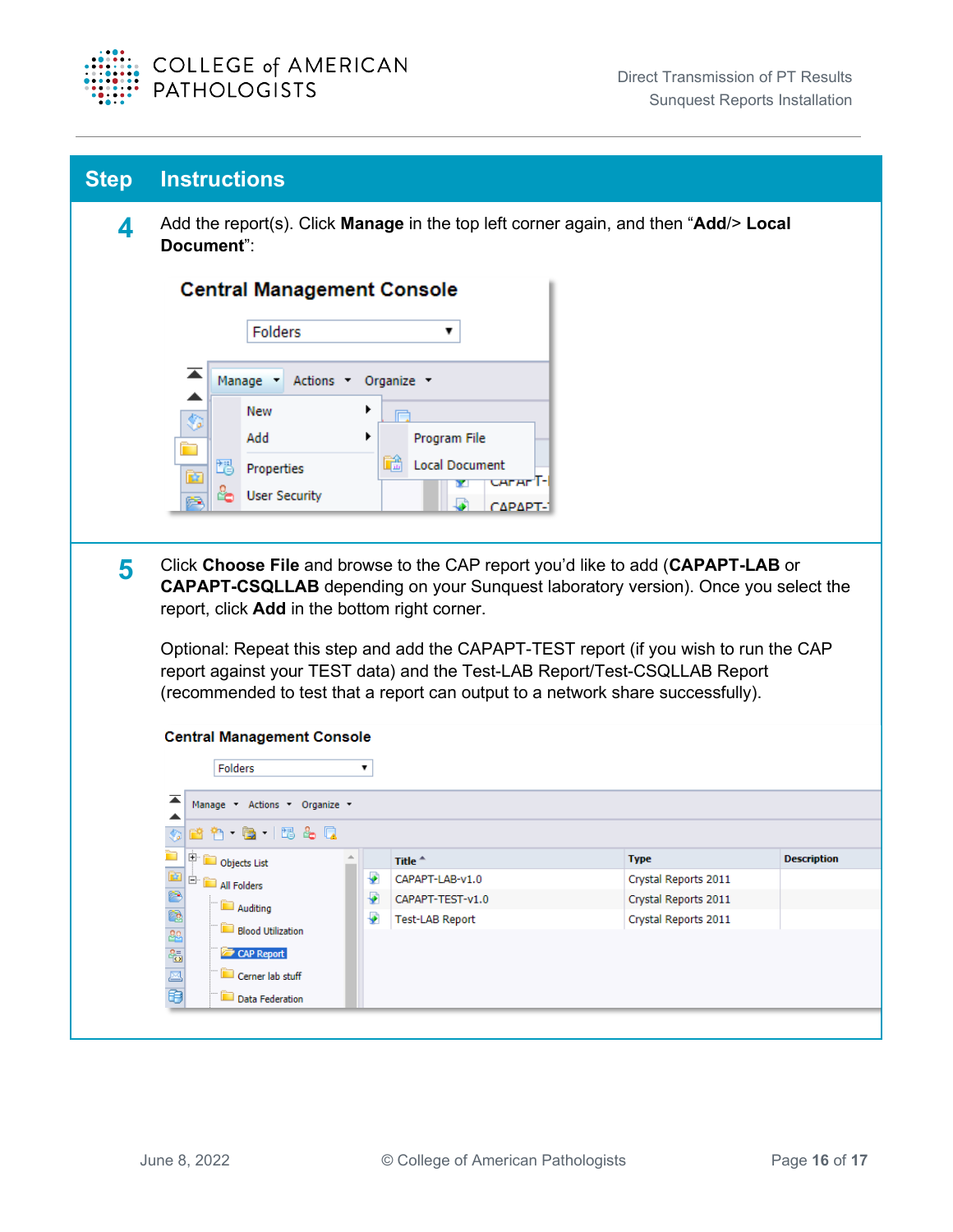

# <span id="page-17-0"></span>**Running the CAP Reports**

| <b>Step</b> | <b>Instructions</b>                                                                                                                                                                                                       |
|-------------|---------------------------------------------------------------------------------------------------------------------------------------------------------------------------------------------------------------------------|
| ч           | Double-click the CAP report you want to run; for example, LAB/CSQLLAB (it's<br>recommended to follow this process for each CAP report you added, eg, if you decided to<br>also add the TEST report).                      |
|             | Expand Default Settings on the left. Note: Default settings allows us to set up defaults for<br>the report so you don't have to enter the same information every time you run the report(eg,<br>Formats and Destination). |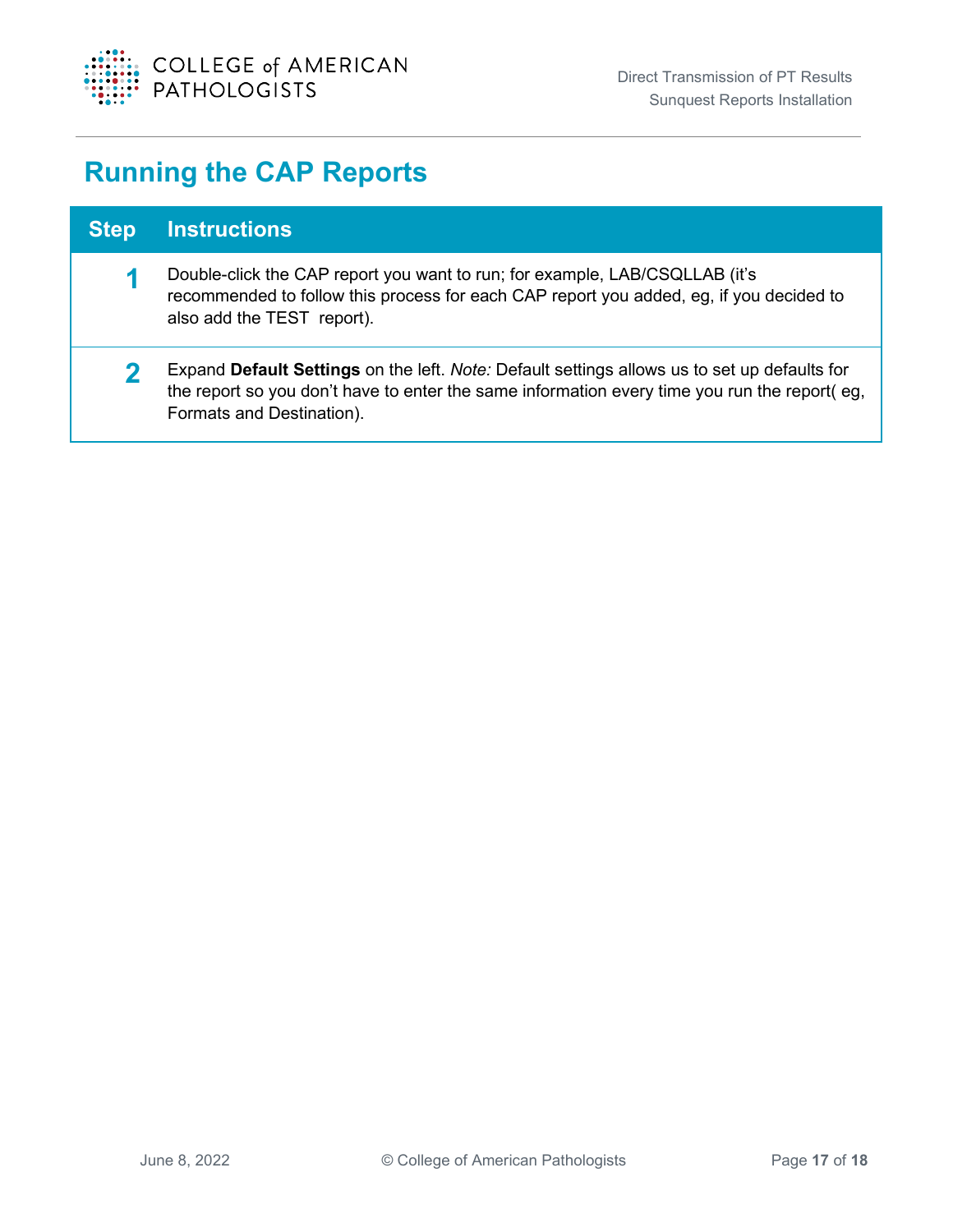

| <b>Step</b> | <b>Instructions</b>                                                                        |                                                                                     |  |
|-------------|--------------------------------------------------------------------------------------------|-------------------------------------------------------------------------------------|--|
| 3           | Click Formats.                                                                             |                                                                                     |  |
|             | Ensure Separated Values (CSV) is selected and the following settings are set:              |                                                                                     |  |
|             | Delimiter: blank<br>Separator:   (pipe)<br>Mode: Standard<br>Group sections: Do not export | Report and page sections: Export (Ensure "Isolate report/page sections is checked.) |  |
|             | Default Settings: CAPAPT-LAB-v1.0                                                          |                                                                                     |  |
|             | <b>Hide Navigation</b>                                                                     |                                                                                     |  |
|             | Default Settings                                                                           | <b>Formats</b>                                                                      |  |
|             | Recurrence                                                                                 | <b>Format Options for Selected Document:</b>                                        |  |
|             | Schedule For                                                                               | Separated Values (CSV)                                                              |  |
|             | Notification                                                                               |                                                                                     |  |
|             | Database Configura                                                                         | Use the export options defined in the report.                                       |  |
|             | Prompts                                                                                    |                                                                                     |  |
|             | <b>Filters</b>                                                                             | Delimiter:                                                                          |  |
|             | <b>Formats</b>                                                                             | $\Box$ Tab<br>Separator:                                                            |  |
|             | Destinations                                                                               |                                                                                     |  |
|             | <b>Print Settings</b>                                                                      | <b>Standard Mode</b><br>Mode:<br>7                                                  |  |
|             | Events                                                                                     | -Report and page sections: -                                                        |  |
|             | Scheduling Server (                                                                        | ⊙ Export ○ Do not export ■ Isolate report/page sections                             |  |
|             | Viewing Server Gro                                                                         |                                                                                     |  |
|             | <b>Extensions</b>                                                                          | Group sections: -                                                                   |  |
|             | Thumbnail                                                                                  | Export to Do not export Simulate group sections                                     |  |
|             | Languages                                                                                  |                                                                                     |  |
|             | Properties                                                                                 |                                                                                     |  |
|             | Categories                                                                                 |                                                                                     |  |
|             | ▶ Schedule                                                                                 |                                                                                     |  |
|             | <b>User Security</b>                                                                       |                                                                                     |  |
|             | Limits                                                                                     |                                                                                     |  |
|             |                                                                                            |                                                                                     |  |
|             |                                                                                            |                                                                                     |  |
|             |                                                                                            |                                                                                     |  |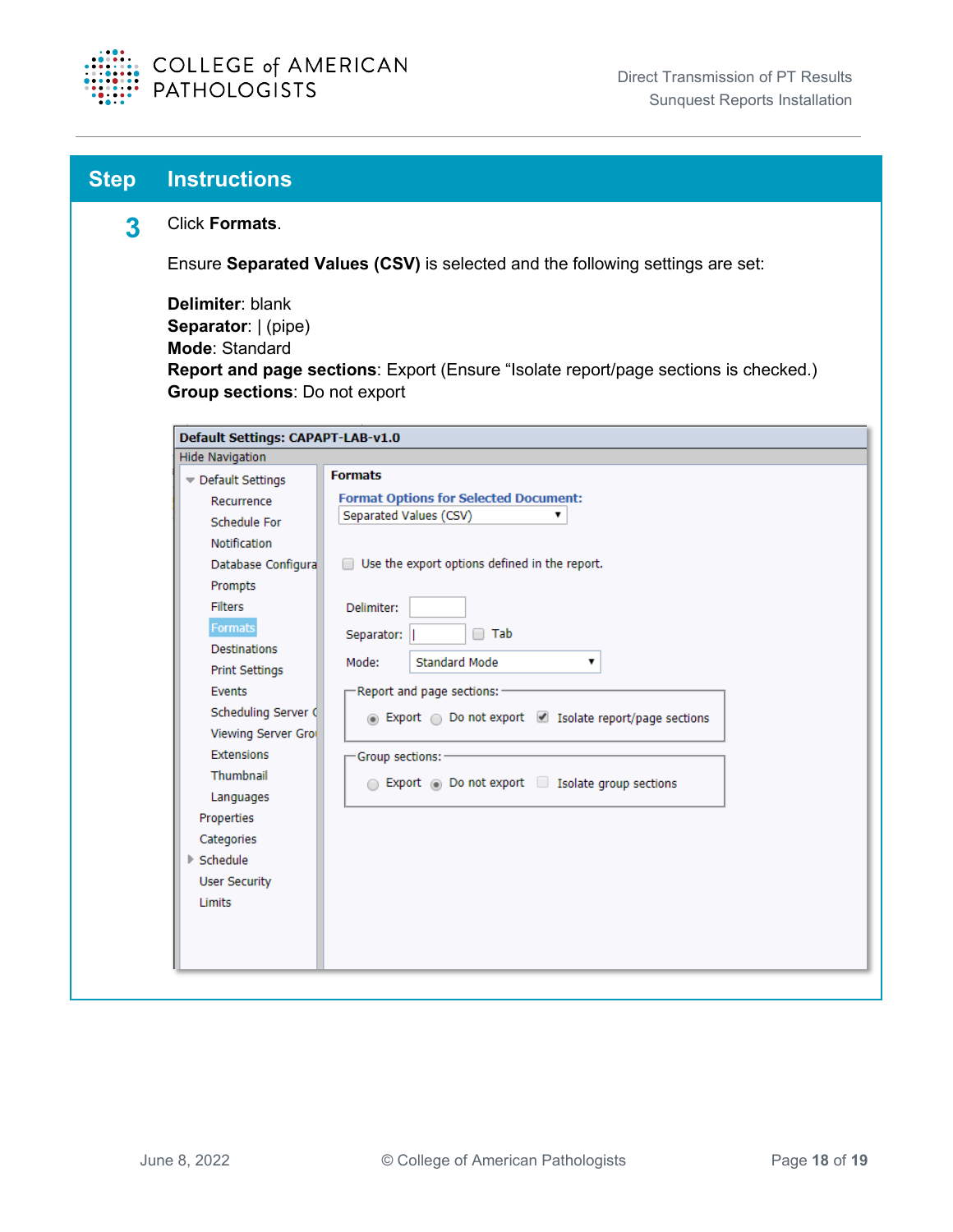

#### **4** Click **Destinations**.

Set the destination directory of the pickup folder where the CSV files will be placed to be picked up by the utility.

**Destination**: File System (if you don't see File System listed, you will need to add it – consult the BOBI Administrator's Guide)

**User Name/Password**: If the destination folder you are writing to needs credentials, enter it here.

**Directory**: Local or network share to output the report run.

*Note*: BOBI uses forward slashes (*l*) instead of backslashes (*\*) for separators (BOBI will automatically fix it for you when you schedule the report). In the example below, the destination is "*//drcisn02/c\$/SunQuestLabFTP/1437701/Pickup".*

**File Name**: Select **Use Specific Name.** You can use the example below as a template, which is "XXXXXXX-%SI\_STARTTIME%.CSV" (you can choose the STARTTIME from the placeholder dropdown on the right). "XXXXXXX" represents a placeholder that will be used when you run the report. It represents the 7-digit CAP number for the specific run.

| <b>Hide Navigation</b>                                                             |                                                                                                                    |  |  |  |
|------------------------------------------------------------------------------------|--------------------------------------------------------------------------------------------------------------------|--|--|--|
| $\blacktriangledown$ Default Settings                                              | <b>Destinations</b><br>Destination:                                                                                |  |  |  |
| Recurrence<br>Schedule For<br><b>Notification</b><br>Database Configura<br>Prompts | File System<br>$\Box$ Keep an instance in the history<br>$\Box$ Use default settings<br>User Name:   labcapsreport |  |  |  |
| <b>Filters</b><br><b>Formats</b>                                                   | Password:<br><br>Directory:<br>//drcisn02/c\$/SunQuestLabFTP/143                                                   |  |  |  |
| <b>Destinations</b><br><b>Print Settings</b>                                       | File Name:<br>◯ Use Automatically Generated Name                                                                   |  |  |  |
| <b>Events</b><br>Scheduling Server (                                               | Add placeholder ▼<br>· Use Specific Name XXXXXXX-%SI_STARTTIME%.CSV                                                |  |  |  |
| Viewing Server Gro<br><b>Extensions</b>                                            |                                                                                                                    |  |  |  |
| <b>Thumbnail</b>                                                                   |                                                                                                                    |  |  |  |
| Languages                                                                          |                                                                                                                    |  |  |  |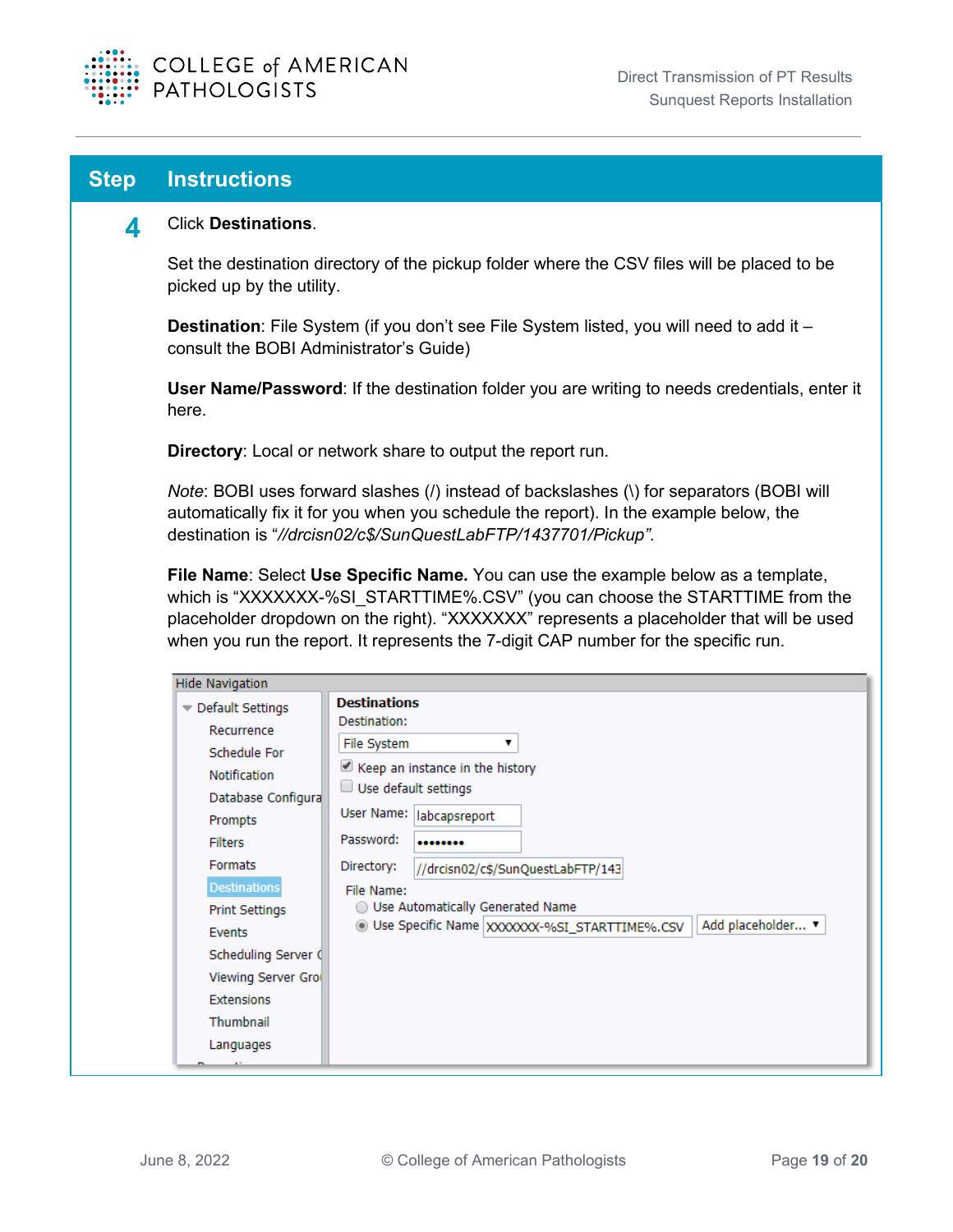

| <b>Step</b> | <b>Instructions</b>                                                  |                  |                         |  |
|-------------|----------------------------------------------------------------------|------------------|-------------------------|--|
| 5           | Click Save.                                                          |                  |                         |  |
| 6           | Run the report.                                                      |                  |                         |  |
|             | Double-click the CAP report you'd like to run (LAB/CSQLLAB or TEST). |                  |                         |  |
|             | Under Schedule, click Prompts.                                       |                  |                         |  |
|             | <b>Schedule: CAPAPT-LAB-v1.0</b>                                     |                  |                         |  |
|             | <b>Hide Navigation</b>                                               |                  |                         |  |
|             | ▶ Default Settings                                                   | <b>Prompts</b>   |                         |  |
|             | Properties                                                           | Edit Values      |                         |  |
|             | Categories                                                           |                  |                         |  |
|             | $\blacktriangledown$ Schedule                                        | <b>Parameter</b> | <b>Scheduling Value</b> |  |
|             | <b>Instance Title</b>                                                | * ENV            | [EMPTY]                 |  |
|             | Recurrence                                                           | * KitUID         | [EMPTY]                 |  |
|             | Schedule For                                                         |                  |                         |  |
|             | Notification                                                         | * Required       |                         |  |
|             | Database Logon                                                       |                  |                         |  |
|             | Prompts                                                              |                  |                         |  |
|             | <b>Filters</b>                                                       |                  |                         |  |
|             | Formats                                                              |                  |                         |  |
|             | <b>Destinations</b>                                                  |                  |                         |  |
|             | <b>Print Settings</b>                                                |                  |                         |  |
|             | Events                                                               |                  |                         |  |

 $\overline{\phantom{a}}$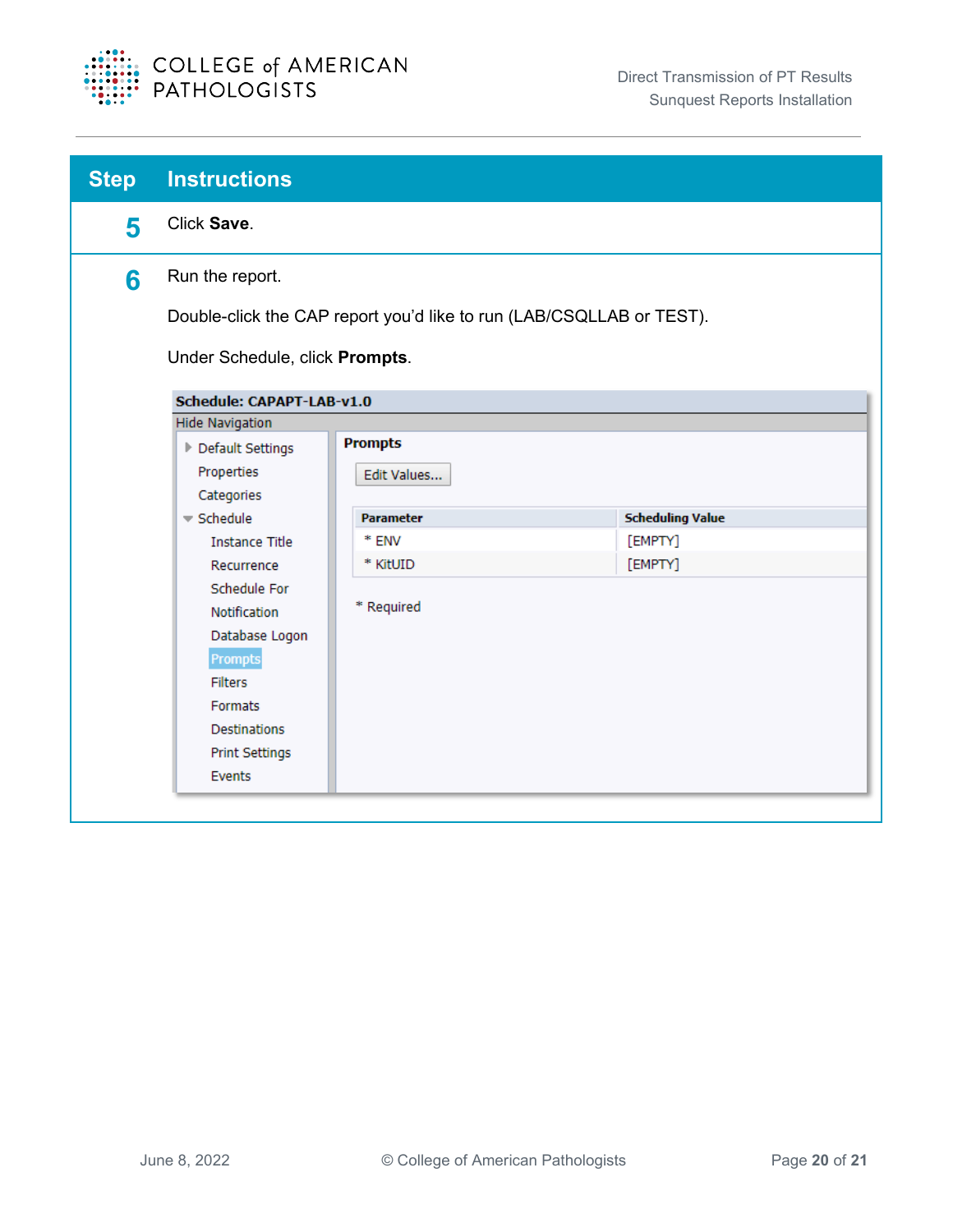

| <b>Step</b> | <b>Instructions</b>                                                                                                                                            |                  |                                                                                         |
|-------------|----------------------------------------------------------------------------------------------------------------------------------------------------------------|------------------|-----------------------------------------------------------------------------------------|
| 7           | Complete two separate prompts, ENV and KitUID. Click each one to populate the fields.                                                                          |                  |                                                                                         |
|             | <b>ENV</b> – Select whether this is a Test or Result submission.                                                                                               |                  |                                                                                         |
|             | digit, numeric only.                                                                                                                                           |                  | KitUID - The kit number you are requesting. This is the "Order Comment" in Sunquest. 8- |
|             | <b>Schedule: CAPAPT-LAB-v1.0</b><br><b>Hide Navigation</b>                                                                                                     |                  |                                                                                         |
|             | ▶ Default Settings                                                                                                                                             | <b>Prompts</b>   |                                                                                         |
|             | Properties<br>Categories                                                                                                                                       | Edit Values      |                                                                                         |
|             | $\blacktriangledown$ Schedule                                                                                                                                  | <b>Parameter</b> | <b>Scheduling Value</b>                                                                 |
|             | <b>Instance Title</b>                                                                                                                                          | * ENV            | <b>Result - Result Submission</b>                                                       |
|             | Recurrence                                                                                                                                                     | * KitUID         | 1234567                                                                                 |
|             | Schedule For<br><b>Notification</b><br>Database Logon<br>Prompts<br><b>Filters</b><br>Formats<br><b>Destinations</b><br><b>Print Settings</b><br><b>Events</b> | * Required       |                                                                                         |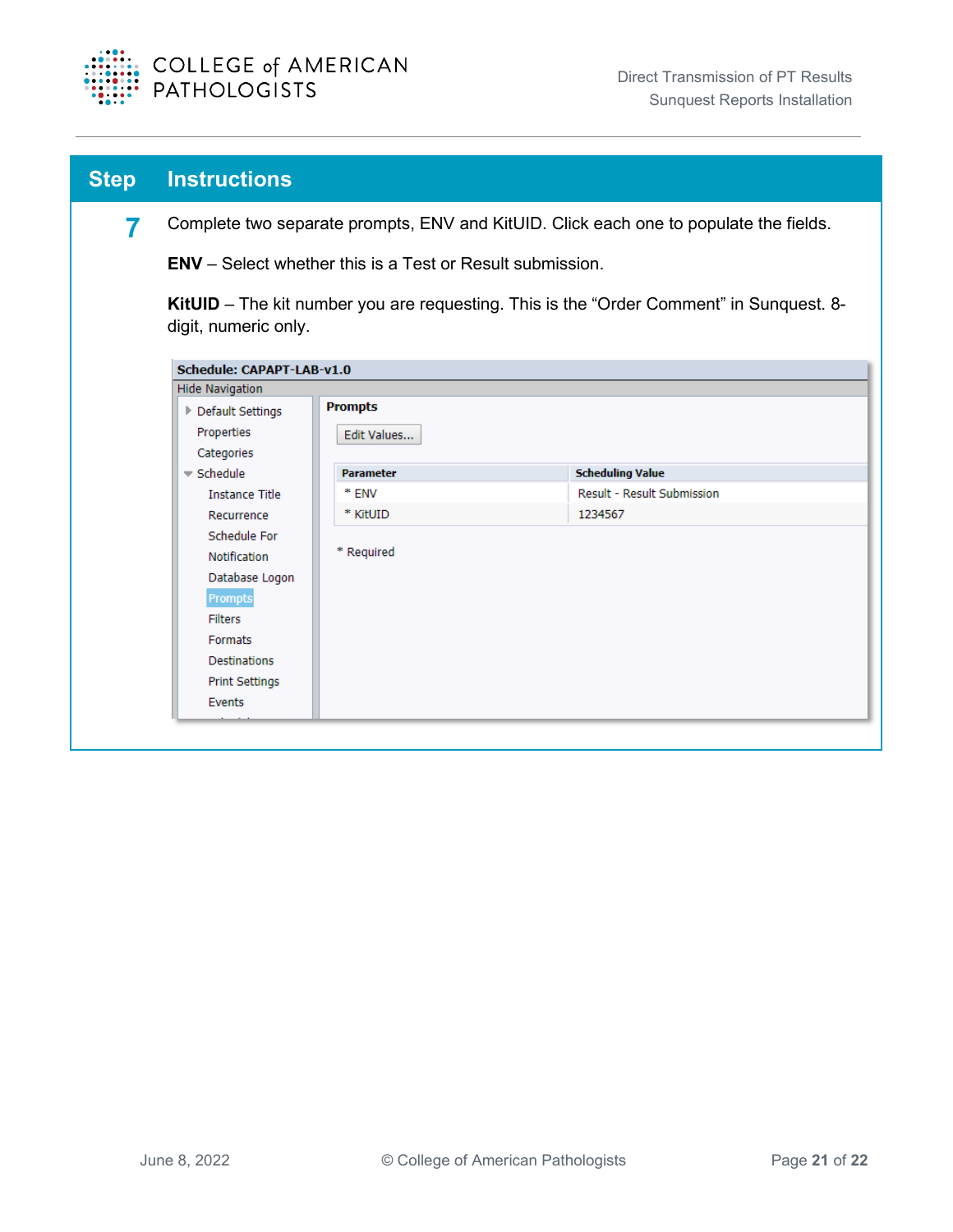

#### **8** Click **Destination**.

*Note:* If you set the default settings above, this will be auto-populated. You'll have to change the "XXXXXXX" to the CAP number that correlates to the kit number that you entered.

| <b>Hide Navigation</b>        |                                                                     |  |
|-------------------------------|---------------------------------------------------------------------|--|
| ▶ Default Settings            | <b>Destinations</b>                                                 |  |
| Properties                    | Destination:                                                        |  |
| Categories                    | File System<br>۷.                                                   |  |
| $\blacktriangledown$ Schedule | Keep an instance in the history                                     |  |
| <b>Instance Title</b>         | Use default settings                                                |  |
| Recurrence                    | User Name:   labcapsreport                                          |  |
| Schedule For                  | Password:<br>                                                       |  |
| <b>Notification</b>           | Directory:<br>//drcisn02/c\$/SunQuestLabFTP/143                     |  |
| Database Logon                | File Name:                                                          |  |
| Prompts                       | ◯ Use Automatically Generated Name                                  |  |
| <b>Filters</b>                | O Use Specific Name 1439901-%SI_STARTTIME%.CSV<br>Add placeholder ▼ |  |
| Formats                       |                                                                     |  |
| <b>Destinations</b>           |                                                                     |  |
| <b>Print Settings</b>         |                                                                     |  |
| Events                        |                                                                     |  |
| Scheduling Server (           |                                                                     |  |
| Languages                     |                                                                     |  |
| <b>User Security</b>          |                                                                     |  |
| History                       |                                                                     |  |
| <b>Limits</b>                 |                                                                     |  |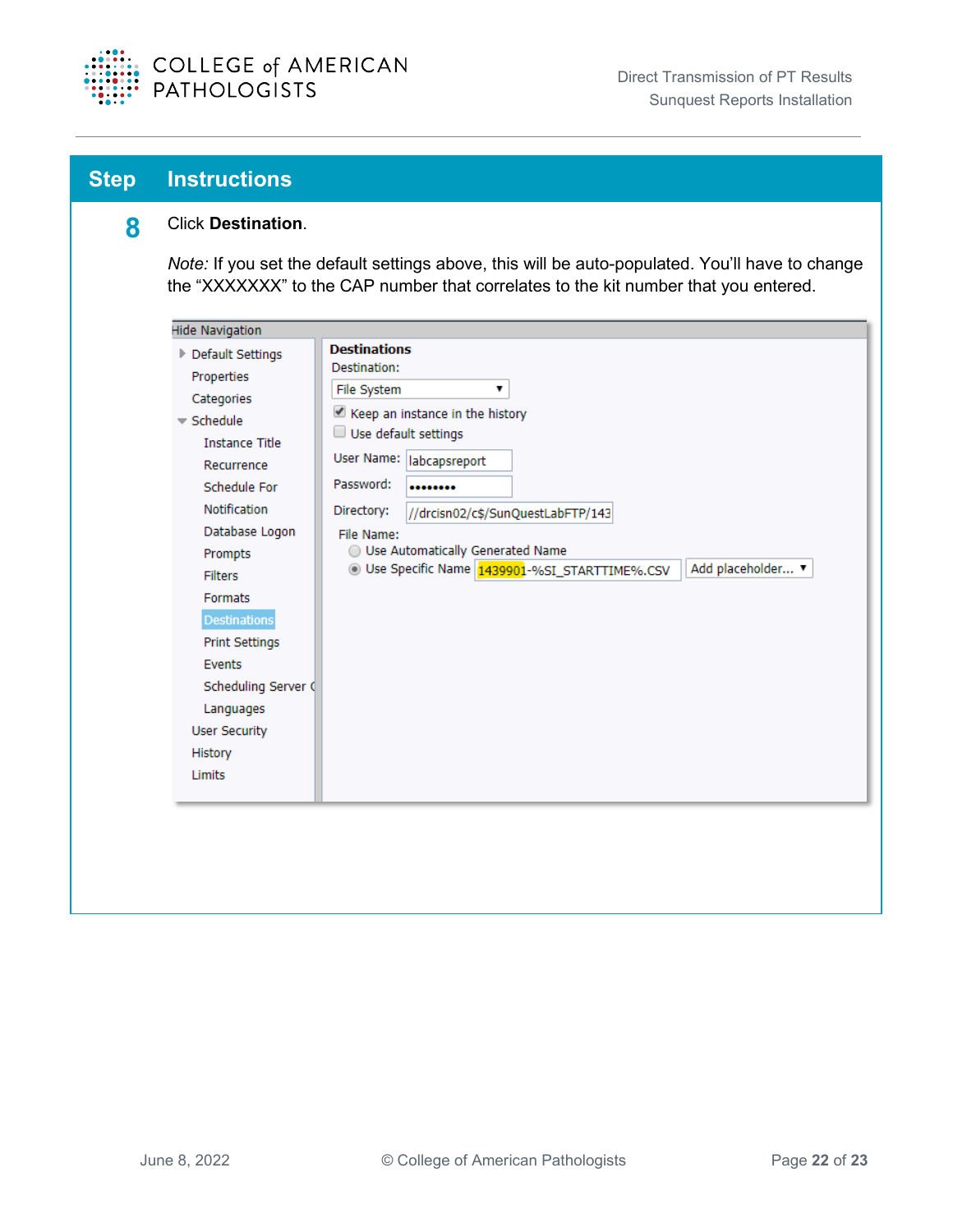

**9** Once the Destination is set, click **Schedule**.

After you click Schedule, you'll be taken to the History tab. From here you can monitor the report that you just scheduled to run. It might take a while to run but it will eventually finish. If you receive a Success status, then the report successfully ran. If you receive a Failed status, left-click on the word "Failed" and note the error at the bottom and troubleshoot accordingly. If necessary, contact Sunquest Support for additional troubleshooting. Most common errors are missing prompts or an ODBC connection issue (check ODBC settings on the BOBI server).

### <span id="page-23-0"></span>**Viewing PT Extract Report Technical Information**

The ideal view to use for the PT extract report is the GL\_ORDX\_MJ\_View; however, there are some fields that are not available in the standard (non-custom) version of this view. To make report installation easier for the client, the report was designed with internal table linking (from the SQ schema) that mimics this view, but also gives access to the necessary fields needed. This alleviates the need for the client to install a custom GL\_ORDX\_MJ\_View.